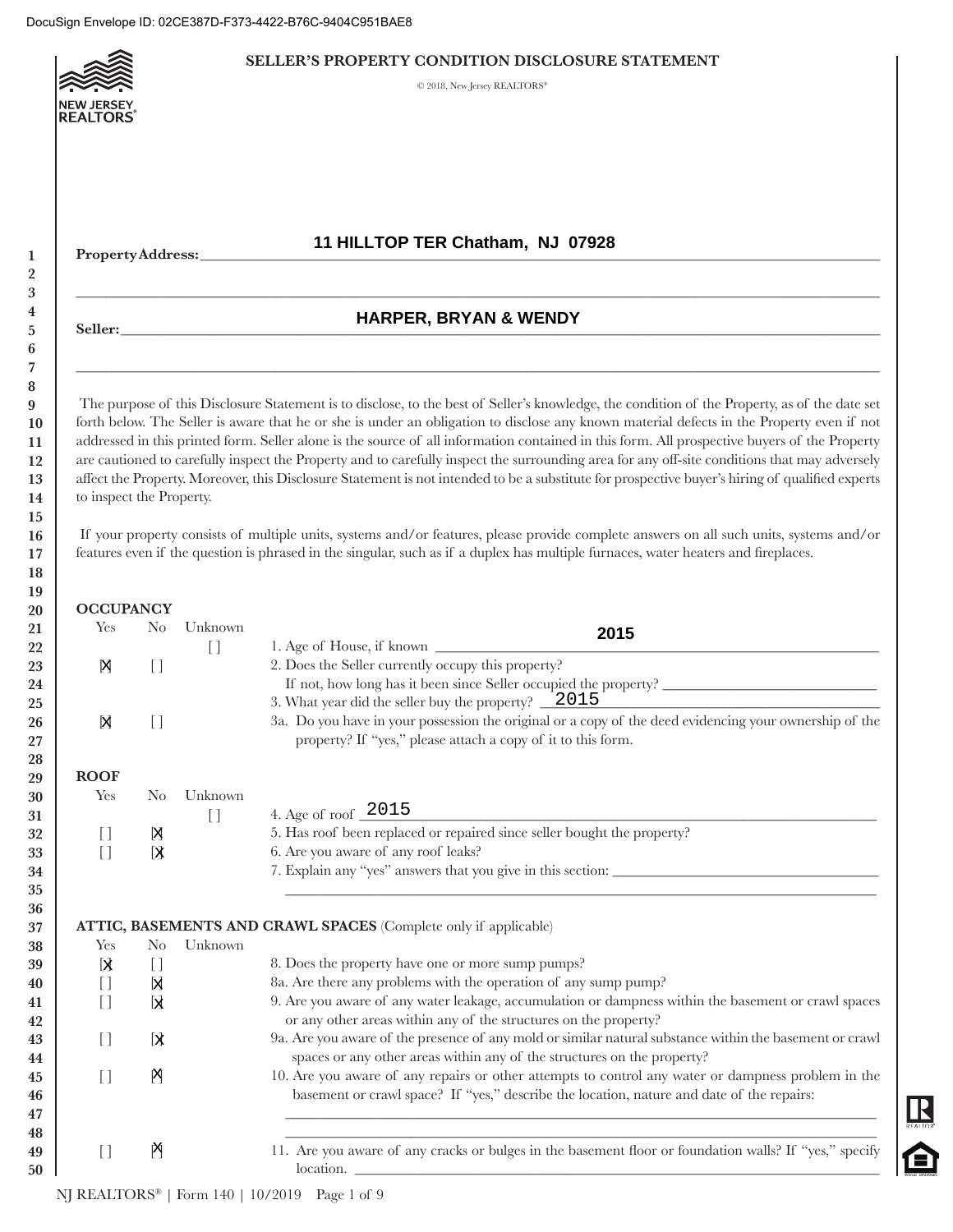| $\begin{array}{c} \square \end{array}$ | PF                                |                                   | 12. Are you aware of any restrictions on how the attic may be used as a result of the manner in which                                                     |
|----------------------------------------|-----------------------------------|-----------------------------------|-----------------------------------------------------------------------------------------------------------------------------------------------------------|
|                                        |                                   |                                   | the attic or roof was constructed?                                                                                                                        |
| $\begin{array}{c} \square \end{array}$ | 图                                 |                                   | 13. Is the attic or house ventilated by: $\Box$ a whole house fan? $\Box$ an attic fan?                                                                   |
| $\begin{bmatrix} 1 \end{bmatrix}$      | 内                                 |                                   | 13a. Are you aware of any problems with the operation of such a fan?                                                                                      |
|                                        |                                   |                                   | 14. In what manner is access to the attic space provided?                                                                                                 |
|                                        |                                   |                                   | $\mathfrak A$ staircase $\Box$ pull down stairs $\Box$ crawl space with aid of ladder or other device                                                     |
|                                        |                                   |                                   | $\hfill\Box$ other $\hfill\Box$<br>15. Explain any "yes" answers that you give in this section:                                                           |
|                                        |                                   |                                   |                                                                                                                                                           |
|                                        |                                   |                                   |                                                                                                                                                           |
|                                        |                                   |                                   |                                                                                                                                                           |
|                                        |                                   |                                   | TERMITES/WOOD DESTROYING INSECTS, DRY ROT, PESTS                                                                                                          |
| Yes                                    | N <sub>o</sub>                    | Unknown                           |                                                                                                                                                           |
| $[ \ ]$                                | P                                 |                                   | 16. Are you aware of any termites/wood destroying insects, dry rot, or pests affecting the property?                                                      |
| $\begin{bmatrix} 1 \end{bmatrix}$      | P                                 |                                   | 17. Are you aware of any damage to the property caused by termites/wood destroying insects, dry rot,                                                      |
|                                        |                                   |                                   | or pests?                                                                                                                                                 |
| $\begin{array}{c} \square \end{array}$ | Ŋ                                 |                                   | 18. If "yes," has work been performed to repair the damage?                                                                                               |
| $\begin{bmatrix} 1 \end{bmatrix}$      | Ŋ                                 |                                   | 19. Is your property under contract by a licensed pest control company? If "yes," state the name and                                                      |
|                                        |                                   |                                   |                                                                                                                                                           |
|                                        |                                   |                                   |                                                                                                                                                           |
| $\begin{array}{c} \square \end{array}$ | 内                                 |                                   | 20. Are you aware of any termite/pest control inspections or treatments performed on the property in                                                      |
|                                        |                                   |                                   | the past?                                                                                                                                                 |
|                                        |                                   |                                   | 21. Explain any "yes" answers that you give in this section:                                                                                              |
|                                        |                                   |                                   |                                                                                                                                                           |
|                                        |                                   |                                   |                                                                                                                                                           |
|                                        |                                   |                                   |                                                                                                                                                           |
| <b>STRUCTURAL ITEMS</b><br>Yes         | N <sub>o</sub>                    | Unknown                           |                                                                                                                                                           |
| $\begin{bmatrix} 1 \end{bmatrix}$      |                                   |                                   | 22. Are you aware of any movement, shifting, or other problems with walls, floors, or foundations,                                                        |
|                                        | Ŋ                                 |                                   | including any restrictions on how any space, other than the attic or roof, may be used as a result of                                                     |
|                                        |                                   |                                   | the manner in which it was constructed?                                                                                                                   |
| $\begin{bmatrix} 1 \end{bmatrix}$      | M                                 |                                   | 23. Are you aware if the property or any of the structures on it have ever been damaged by fire, smoke,                                                   |
|                                        |                                   |                                   | wind or flood?                                                                                                                                            |
|                                        | M                                 |                                   | 24. Are you aware of any fire retardant plywood used in the construction?                                                                                 |
| $[ \ ]$                                | 冈                                 |                                   | 25. Are you aware of any current or past problems with driveways, walkways, patios, sinkholes, or                                                         |
|                                        |                                   |                                   | retaining walls on the property?                                                                                                                          |
| $\begin{bmatrix} 1 \end{bmatrix}$      | 연                                 |                                   | 26. Are you aware of any present or past efforts made to repair any problems with the items in this<br>section?                                           |
|                                        |                                   |                                   | 27. Explain any "yes" answers that you give in this section. Please describe the location and nature of the                                               |
|                                        |                                   |                                   | problem.                                                                                                                                                  |
|                                        |                                   |                                   | and the control of the control of the control of the control of the control of the control of the control of the                                          |
|                                        |                                   |                                   |                                                                                                                                                           |
|                                        |                                   |                                   |                                                                                                                                                           |
|                                        |                                   |                                   |                                                                                                                                                           |
|                                        |                                   | <b>ADDITIONS/REMODELS</b>         |                                                                                                                                                           |
| Yes                                    | No                                | Unknown                           |                                                                                                                                                           |
| $[$                                    | И                                 |                                   |                                                                                                                                                           |
|                                        |                                   |                                   | 28. Are you aware of any additions, structural changes or other alterations to the structures on the<br>property made by any present or past owners?      |
| $[ \ ]$                                | $\begin{bmatrix} 1 \end{bmatrix}$ | $\begin{bmatrix} 1 \end{bmatrix}$ |                                                                                                                                                           |
|                                        |                                   |                                   | section:                                                                                                                                                  |
|                                        |                                   |                                   | $N/\underline{A}$                                                                                                                                         |
|                                        |                                   |                                   |                                                                                                                                                           |
|                                        |                                   |                                   |                                                                                                                                                           |
|                                        |                                   | PLUMBING, WATER AND SEWAGE        |                                                                                                                                                           |
| Yes                                    | N <sub>o</sub>                    | Unknown                           |                                                                                                                                                           |
|                                        |                                   |                                   | 29. Were the proper building permits and approvals obtained? Explain any "yes" answers you give in this<br>30. What is the source of your drinking water? |
|                                        |                                   |                                   | ⊠ Public □ Community System □ Well on Property □ Other (explain)                                                                                          |
| $[ \ ]$                                | $[ \ ]$                           |                                   | 31. If your drinking water source is not public, have you performed any tests on the water?                                                               |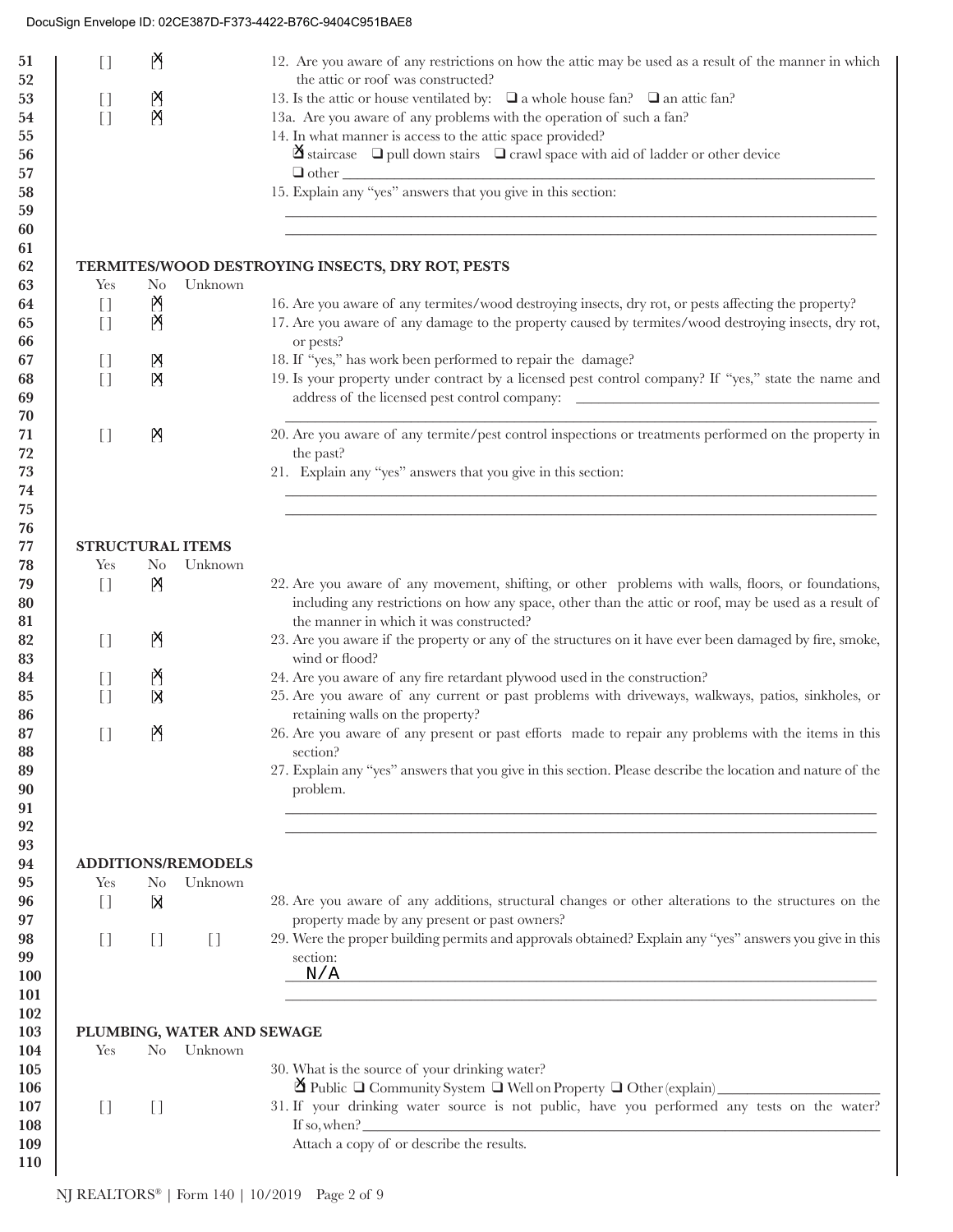| 111<br>112<br>113 | $[ \ ]$                                                                     | 附                                           | $[ \ ]$<br>$\begin{array}{c} \square \end{array}$ | 32. Does the wastewater from any clothes washer, dishwasher, or other appliance discharge to any<br>location other than the sewer, septic, or other system that services the rest of the property?<br>33. When was well installed? |
|-------------------|-----------------------------------------------------------------------------|---------------------------------------------|---------------------------------------------------|------------------------------------------------------------------------------------------------------------------------------------------------------------------------------------------------------------------------------------|
| 114               |                                                                             |                                             | $[ \ ]$                                           | Location of well?                                                                                                                                                                                                                  |
| 115<br>116        | $[ \ ]$                                                                     | [X]                                         |                                                   | 34. Do you have a softener, filter, or other water purification system? I Leased I Owned<br>35. What is the type of sewage system?                                                                                                 |
| 117               |                                                                             |                                             |                                                   | $\Delta$ Public Sewer $\Box$ Private Sewer $\Box$ Septic System $\Box$ Cesspool $\Box$ Other (explain):                                                                                                                            |
| 118               | $\begin{array}{c} \square \end{array}$                                      | $\begin{bmatrix} 1 \end{bmatrix}$           |                                                   | 36. If you answered "septic system," have you ever had the system inspected to confirm that it is a true                                                                                                                           |
| 119               |                                                                             |                                             |                                                   | septic system and not a cesspool?                                                                                                                                                                                                  |
| 120               |                                                                             |                                             | $\begin{array}{c} \square \end{array}$            | 37. If Septic System, when was it installed?                                                                                                                                                                                       |
| 121               |                                                                             |                                             |                                                   | <u> 1989 - Johann Stein, fransk politik (d. 1989)</u><br>38. When was the Septic System or Cesspool last cleaned and/or serviced?                                                                                                  |
| 122               |                                                                             |                                             | $\begin{array}{c} \square \end{array}$            | 39. Are you aware of any abandoned Septic Systems or Cesspools on your property?                                                                                                                                                   |
| 123<br>124        | $\begin{array}{c} \square \end{array}$<br>$\begin{bmatrix} 1 \end{bmatrix}$ | 점                                           | $[ \ ]$<br>$[ \ ]$                                | 39a. If "yes," is the closure in accordance with the municipality's ordinance? (explain):                                                                                                                                          |
| 125               |                                                                             | $[ \ ]$                                     |                                                   |                                                                                                                                                                                                                                    |
| 126               | $[ \ ]$                                                                     | Ŋ                                           |                                                   | 40. Are you aware of any leaks, backups, or other problems relating to any of the plumbing systems and                                                                                                                             |
| 127               |                                                                             |                                             |                                                   | fixtures (including pipes, sinks, tubs and showers), or of any other water or sewage related problems?                                                                                                                             |
| 128               |                                                                             |                                             |                                                   | If "yes," explain: $\_\_$                                                                                                                                                                                                          |
| 129               |                                                                             |                                             |                                                   |                                                                                                                                                                                                                                    |
| 130               | $\begin{array}{c} \square \end{array}$                                      | 짐                                           |                                                   | 41. Are you aware of any shut off, disconnected, or abandoned wells, underground water or sewage                                                                                                                                   |
| 131               |                                                                             |                                             |                                                   | tanks, or dry wells on the property?                                                                                                                                                                                               |
| 132               | $[ \ ]$                                                                     | Ŋ                                           | $[$                                               | 42. Is either the private water or sewage system shared? If "yes," explain:                                                                                                                                                        |
| 133               |                                                                             |                                             |                                                   |                                                                                                                                                                                                                                    |
| 134               |                                                                             |                                             |                                                   | 43. Water Heater: □ Electric □ Fuel Oil ■ Gas<br>Age of Water Heater 2015                                                                                                                                                          |
| 135<br>136        | $[ \ ]$                                                                     | 연                                           | $\begin{array}{c} \square \end{array}$            | 43a. Are you aware of any problems with the water heater?                                                                                                                                                                          |
| 137               |                                                                             |                                             |                                                   | 44. Explain any "yes" answers that you give in this section:                                                                                                                                                                       |
| 138               |                                                                             |                                             |                                                   |                                                                                                                                                                                                                                    |
| 139               |                                                                             |                                             |                                                   |                                                                                                                                                                                                                                    |
| 140               |                                                                             |                                             |                                                   |                                                                                                                                                                                                                                    |
| 141               |                                                                             |                                             |                                                   |                                                                                                                                                                                                                                    |
|                   |                                                                             |                                             |                                                   | HEATING AND AIR CONDITIONING                                                                                                                                                                                                       |
| 142               | Yes                                                                         | $\rm No$                                    | Unknown                                           |                                                                                                                                                                                                                                    |
| 143               |                                                                             |                                             |                                                   | 45. Type of Air Conditioning:                                                                                                                                                                                                      |
| 144               |                                                                             |                                             |                                                   | $\Box$ Central one zone $\boxtimes$ Central multiple zone $\Box$ Wall/Window Unit $\Box$ None                                                                                                                                      |
| 145               |                                                                             |                                             |                                                   | 46. List any areas of the house that are not air conditioned:                                                                                                                                                                      |
| 146               |                                                                             |                                             |                                                   |                                                                                                                                                                                                                                    |
| 147<br>148        |                                                                             |                                             | $\begin{array}{c} \square \end{array}$            | 47. What is the age of Air Conditioning System? 2015<br>48. Type of heat: I Electric I Fuel Oil X Natural Gas I Propane I Unheated I Other                                                                                         |
| 149               |                                                                             |                                             |                                                   | 49. What is the type of heating system? (for example, forced air, hot water or base board, radiator, steam                                                                                                                         |
| <b>150</b>        |                                                                             |                                             |                                                   | heat) Forced air                                                                                                                                                                                                                   |
| 151               |                                                                             |                                             |                                                   | 50. If it is a centralized heating system, is it one zone or multiple zones?                                                                                                                                                       |
| 152               |                                                                             |                                             |                                                   | Multiple zones                                                                                                                                                                                                                     |
| 153               |                                                                             |                                             | $\begin{array}{c} \square \end{array}$            | 51. Age of furnace 2015 Date of last service: Fall 2020                                                                                                                                                                            |
| 154               |                                                                             |                                             |                                                   | 52. List any areas of the house that are not heated:                                                                                                                                                                               |
| 155               |                                                                             |                                             |                                                   | $-N/A$                                                                                                                                                                                                                             |
| 156               | $[ \ ]$                                                                     | Ы                                           | $\begin{array}{c} \square \end{array}$            | 53. Are you aware of any tanks on the property, either above or underground, used to store fuel or other                                                                                                                           |
| 157<br>158        |                                                                             |                                             |                                                   | substances?                                                                                                                                                                                                                        |
| 159               | $\begin{bmatrix} 1 \end{bmatrix}$<br>$[$                                    | $\begin{array}{c} \square \end{array}$<br>冈 |                                                   | 54. If tank is not in use, do you have a closure certificate?<br>55. Are you aware of any problems with any items in this section? If "yes," explain:                                                                              |
| <b>160</b>        |                                                                             |                                             |                                                   |                                                                                                                                                                                                                                    |
| 161               |                                                                             |                                             |                                                   |                                                                                                                                                                                                                                    |
| 162               |                                                                             |                                             |                                                   | WOODBURNING STOVE OR FIREPLACE                                                                                                                                                                                                     |
| 163               | Yes                                                                         | $\rm No$                                    | Unknown                                           |                                                                                                                                                                                                                                    |
| 164               | 区                                                                           | $\begin{array}{c} \square \end{array}$      |                                                   | 56. Do you have $\Box$ wood burning stove? $\Box$ fireplace? $\Box$ insert? $\Box$ other                                                                                                                                           |
| 165               | kļ                                                                          | $\begin{array}{c} \square \end{array}$      |                                                   | 56a. Is it presently usable?                                                                                                                                                                                                       |
| 166               | Ы                                                                           | $[ \ ]$                                     | $\begin{bmatrix} 1 \end{bmatrix}$                 | 57. If you have a fireplace, when was the flue last cleaned? 2017                                                                                                                                                                  |
| 167               | Ŋ                                                                           | $[ \ ]$                                     | $[ \ ]$                                           | 57a. Was the flue cleaned by a professional or non-professional?                                                                                                                                                                   |
| 168<br>169        | $[ \ ]$<br>$[ \ ]$                                                          | $[ \ ]$<br>k                                | X                                                 | 58. Have you obtained any required permits for any such item?<br>59. Are you aware of any problems with any of these items? If "yes," please explain:                                                                              |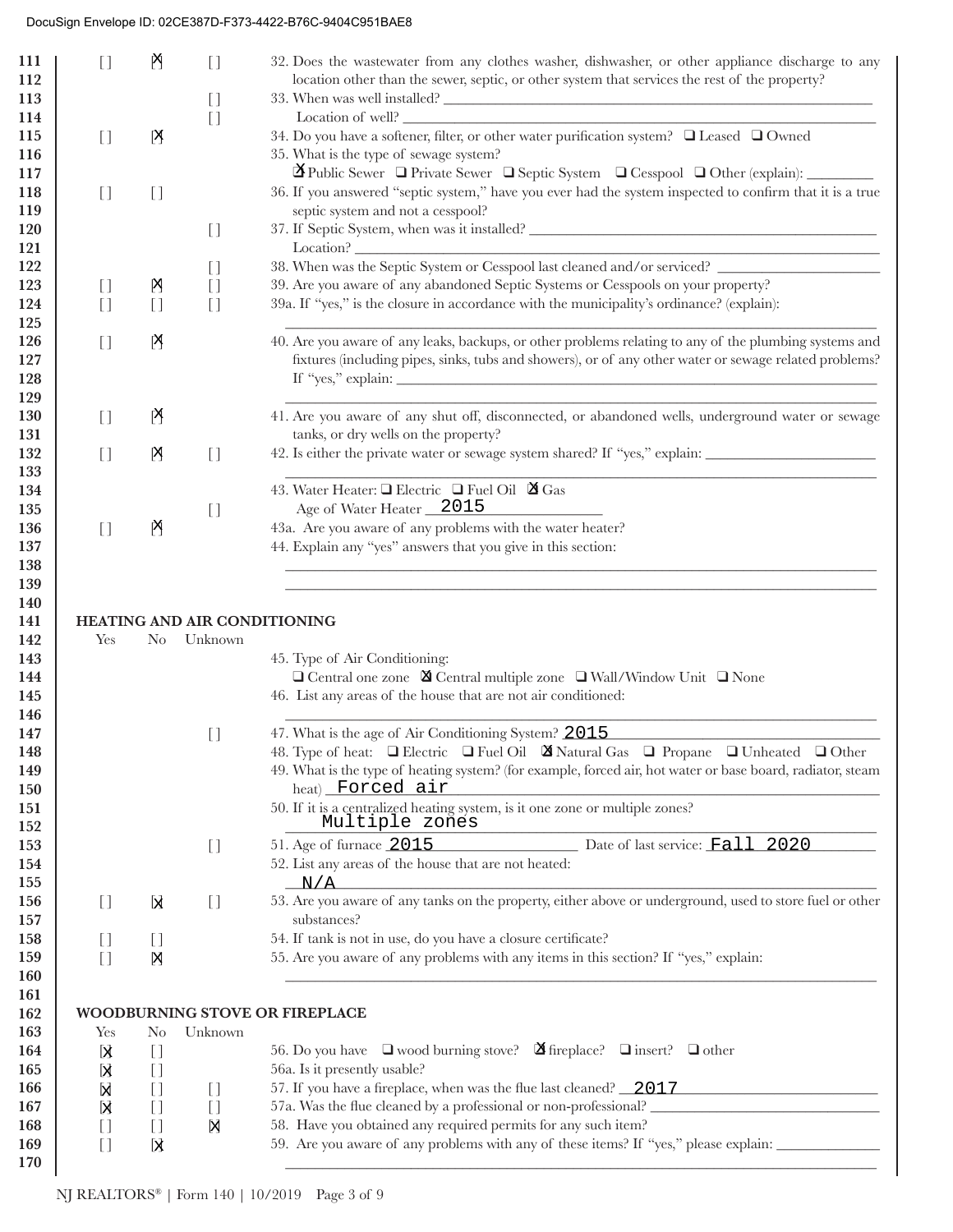| 171        |                                   |                                                                                                                                                                                                                                                                                                                                                                      | <b>ELECTRICAL SYSTEM</b>               |                                                                                                                       |
|------------|-----------------------------------|----------------------------------------------------------------------------------------------------------------------------------------------------------------------------------------------------------------------------------------------------------------------------------------------------------------------------------------------------------------------|----------------------------------------|-----------------------------------------------------------------------------------------------------------------------|
| 172        | Yes                               | No.                                                                                                                                                                                                                                                                                                                                                                  | Unknown                                |                                                                                                                       |
| 173        |                                   |                                                                                                                                                                                                                                                                                                                                                                      |                                        | 60. What type of wiring is in this structure? $\boxtimes$ Copper $\Box$ Aluminum $\Box$ Other $\Box$ Unknown          |
| 174        |                                   |                                                                                                                                                                                                                                                                                                                                                                      |                                        | 61. What amp service does the property have? □ 60 □ 100 □ 150 □ 200 □ Other ⊠ Unknown                                 |
| 175        |                                   | $[ \ ]$                                                                                                                                                                                                                                                                                                                                                              | $[$                                    | 62. Does it have 240 volt service? Which are present $\mathbf{\Sigma}$ Circuit Breakers, $\Box$ Fuses or $\Box$ Both? |
| 176        | 区<br>$[ ]$                        |                                                                                                                                                                                                                                                                                                                                                                      |                                        | 63. Are you aware of any additions to the original service?                                                           |
|            |                                   | Ы                                                                                                                                                                                                                                                                                                                                                                    |                                        |                                                                                                                       |
| 177        |                                   |                                                                                                                                                                                                                                                                                                                                                                      |                                        | If "yes," were the additions done by a licensed electrician? Name and address:                                        |
| 178        |                                   |                                                                                                                                                                                                                                                                                                                                                                      |                                        |                                                                                                                       |
| 179        |                                   |                                                                                                                                                                                                                                                                                                                                                                      |                                        |                                                                                                                       |
| <b>180</b> | $\begin{bmatrix} 1 \end{bmatrix}$ | U                                                                                                                                                                                                                                                                                                                                                                    | $\begin{array}{c} \square \end{array}$ | 64. If "yes," were proper building permits and approvals obtained?                                                    |
| 181        | $[$                               | K                                                                                                                                                                                                                                                                                                                                                                    |                                        | 65. Are you aware of any wall switches, light fixtures or electrical outlets in need of repair?                       |
| 182        |                                   |                                                                                                                                                                                                                                                                                                                                                                      |                                        | 66. Explain any "yes" answers you give in this section:                                                               |
| 183        |                                   |                                                                                                                                                                                                                                                                                                                                                                      |                                        |                                                                                                                       |
| 184        |                                   |                                                                                                                                                                                                                                                                                                                                                                      |                                        |                                                                                                                       |
| 185        |                                   |                                                                                                                                                                                                                                                                                                                                                                      |                                        |                                                                                                                       |
| 186        |                                   |                                                                                                                                                                                                                                                                                                                                                                      |                                        | LAND (SOILS, DRAINAGE AND BOUNDARIES)                                                                                 |
| 187        | Yes                               | N <sub>o</sub>                                                                                                                                                                                                                                                                                                                                                       | Unknown                                |                                                                                                                       |
| 188        | $[ \ ]$                           | Ŋ                                                                                                                                                                                                                                                                                                                                                                    |                                        | 67. Are you aware of any fill or expansive soil on the property?                                                      |
| 189        | $[ \ ]$                           | k                                                                                                                                                                                                                                                                                                                                                                    |                                        | 68. Are you aware of any past or present mining operations in the area in which the property is located?              |
| <b>190</b> | $[ \ ]$                           | Ŋ                                                                                                                                                                                                                                                                                                                                                                    |                                        | 69. Is the property located in a flood hazard zone?                                                                   |
| 191        | $[ \ ]$                           | Ŋ                                                                                                                                                                                                                                                                                                                                                                    |                                        | 70. Are you aware of any drainage or flood problems affecting the property?                                           |
| 192        |                                   |                                                                                                                                                                                                                                                                                                                                                                      |                                        | 71. Are there any areas on the property which are designated as protected wetlands?                                   |
|            | $[ \ ]$                           | N                                                                                                                                                                                                                                                                                                                                                                    | $\begin{array}{c} \square \end{array}$ |                                                                                                                       |
| 193        | $\lceil$                          | <b>N</b>                                                                                                                                                                                                                                                                                                                                                             |                                        | 72. Are you aware of any encroachments, utility easements, boundary line disputes, or drainage or                     |
| 194        |                                   |                                                                                                                                                                                                                                                                                                                                                                      |                                        | other easements affecting the property?                                                                               |
| 195        | $\begin{bmatrix} 1 \end{bmatrix}$ | Ы                                                                                                                                                                                                                                                                                                                                                                    |                                        | 73. Are there any water retention basins on the property or the adjacent properties?                                  |
| 196        | $[ \ ]$                           | Ы                                                                                                                                                                                                                                                                                                                                                                    |                                        | 74. Are you aware if any part of the property is being claimed by the State of New Jersey as land                     |
| 197        |                                   |                                                                                                                                                                                                                                                                                                                                                                      |                                        | presently or formerly covered by tidal water (Riparian claim or lease grant)? Explain:                                |
| 198        |                                   |                                                                                                                                                                                                                                                                                                                                                                      |                                        |                                                                                                                       |
| 199        |                                   |                                                                                                                                                                                                                                                                                                                                                                      |                                        |                                                                                                                       |
| 200        | $[ \ ]$                           | $\mathbf{A}$                                                                                                                                                                                                                                                                                                                                                         |                                        | 75. Are you aware of any shared or common areas (for example, driveways, bridges, docks, walls,                       |
| 201        |                                   |                                                                                                                                                                                                                                                                                                                                                                      |                                        | bulkheads, etc.) or maintenance agreements regarding the property?                                                    |
| 202        |                                   |                                                                                                                                                                                                                                                                                                                                                                      |                                        | 76. Explain any "yes" answers to the preceding questions in this section:                                             |
| 203        |                                   |                                                                                                                                                                                                                                                                                                                                                                      |                                        |                                                                                                                       |
| 204        |                                   |                                                                                                                                                                                                                                                                                                                                                                      |                                        |                                                                                                                       |
| 205        | $\mathbf k$                       | $\begin{array}{c} \square \end{array}$                                                                                                                                                                                                                                                                                                                               |                                        | 77. Do you have a survey of the property?                                                                             |
| 206        |                                   |                                                                                                                                                                                                                                                                                                                                                                      |                                        |                                                                                                                       |
| 207        |                                   |                                                                                                                                                                                                                                                                                                                                                                      | <b>ENVIRONMENTAL HAZARDS</b>           |                                                                                                                       |
| 208        | Yes                               |                                                                                                                                                                                                                                                                                                                                                                      | No Unknown                             |                                                                                                                       |
| 209        | $[ \ ]$                           |                                                                                                                                                                                                                                                                                                                                                                      |                                        | 78. Have you received any written notification from any public agency or private concern informing you that           |
|            |                                   | X                                                                                                                                                                                                                                                                                                                                                                    |                                        |                                                                                                                       |
| 210        |                                   |                                                                                                                                                                                                                                                                                                                                                                      |                                        | the property is adversely affected, or may be adversely affected, by a condition that exists on a property in         |
| 211        |                                   |                                                                                                                                                                                                                                                                                                                                                                      |                                        | the vicinity of this property? If "yes," attach a copy of any such notice currently in your possession.               |
| 212        | $[$                               | X                                                                                                                                                                                                                                                                                                                                                                    |                                        | 78a. Are you aware of any condition that exists on any property in the vicinity which adversely affects,              |
| 213        |                                   |                                                                                                                                                                                                                                                                                                                                                                      |                                        | or has been identified as possibly adversely affecting, the quality or safety of the air, soil, water, and/           |
| 214        |                                   |                                                                                                                                                                                                                                                                                                                                                                      |                                        | or physical structures present on this property? If "yes," explain:                                                   |
| 215        |                                   |                                                                                                                                                                                                                                                                                                                                                                      |                                        |                                                                                                                       |
| 216        |                                   |                                                                                                                                                                                                                                                                                                                                                                      |                                        |                                                                                                                       |
| 217        | $[ \ ]$                           | Ы                                                                                                                                                                                                                                                                                                                                                                    |                                        | 79. Are you aware of any underground storage tanks (UST) or toxic substances now or previously                        |
| 218        |                                   |                                                                                                                                                                                                                                                                                                                                                                      |                                        | present on this property or adjacent property (structure or soil), such as polychlorinated biphenyl                   |
| 219        |                                   |                                                                                                                                                                                                                                                                                                                                                                      |                                        | (PCB), solvents, hydraulic fluid, petro-chemicals, hazardous wastes, pesticides, chromium, thorium,                   |
| 220        |                                   |                                                                                                                                                                                                                                                                                                                                                                      |                                        | lead or other hazardous substances in the soil? If "yes," explain:                                                    |
| 221        |                                   |                                                                                                                                                                                                                                                                                                                                                                      |                                        |                                                                                                                       |
| 222        |                                   |                                                                                                                                                                                                                                                                                                                                                                      |                                        |                                                                                                                       |
| 223        | $[ \ ]$                           | $[] \centering \includegraphics[width=0.47\textwidth]{images/TransY_1.png} \caption{The first two different values of $100$ K, $100$ K, $100$ K, $100$ K, $100$ K, $100$ K, $100$ K, $100$ K, $100$ K, $100$ K, $100$ K, $100$ K, $100$ K, $100$ K, $100$ K, $100$ K, $100$ K, $100$ K, $100$ K, $100$ K, $100$ K, $100$ K, $100$ K, $100$ K, $100$ K, $100$ K, $10$ |                                        | 80. Are you aware if any underground storage tank has been tested?                                                    |
| 224        |                                   |                                                                                                                                                                                                                                                                                                                                                                      |                                        | (Attach a copy of each test report or closure certificate if available).                                              |
|            |                                   |                                                                                                                                                                                                                                                                                                                                                                      |                                        | 81. Are you aware if the property has been tested for the presence of any other toxic substances, such                |
| 225        | $[ \ ]$                           | X                                                                                                                                                                                                                                                                                                                                                                    | $[$                                    |                                                                                                                       |
| 226        |                                   |                                                                                                                                                                                                                                                                                                                                                                      |                                        | as lead-based paint, urea-formaldehyde foam insulation, asbestos-containing materials, or others?                     |
| 227        |                                   |                                                                                                                                                                                                                                                                                                                                                                      |                                        | (Attach copy of each test report if available).                                                                       |
| 228        |                                   |                                                                                                                                                                                                                                                                                                                                                                      |                                        | 82. If "yes" to any of the above, explain:                                                                            |
| 229        |                                   |                                                                                                                                                                                                                                                                                                                                                                      |                                        |                                                                                                                       |
| 230        |                                   |                                                                                                                                                                                                                                                                                                                                                                      |                                        |                                                                                                                       |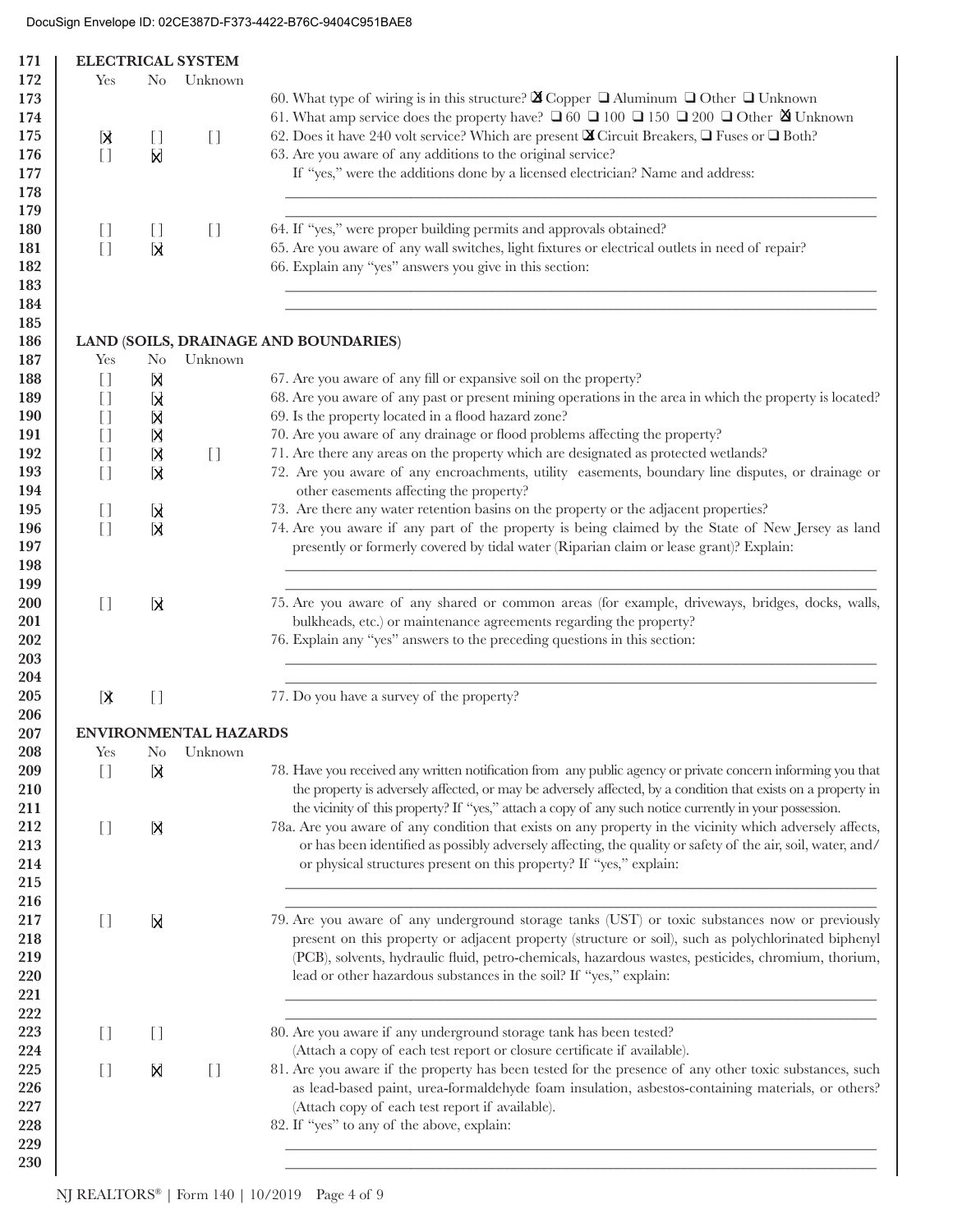| 83. Is the property in a designated Airport Safety Zone?<br>234<br>$[ \ ]$<br>k<br>$\begin{array}{c} \square \end{array}$<br>235<br>236<br>DEED RESTRICTIONS, SPECIAL DESIGNATIONS, HOMEOWNERS ASSOCIATION/CONDOMINIUMS<br><b>AND CO-OPS</b><br>237<br>Unknown<br>238<br>Yes<br>N <sub>0</sub><br>239<br>И<br>84. Are you aware if the property is subject to any deed restrictions or other limitations on how it may<br>$[ \ ]$<br>be used due to its being situated within a designated historic district, or a protected area like the<br>240<br>New Jersey Pinelands, or its being subject to similar legal authorities other than typical local zoning<br>241<br>ordinances?<br>242<br>243<br>85. Is the property part of a condominium or other common interest ownership plan?<br>$\begin{bmatrix} 1 \end{bmatrix}$<br>X<br>85a. If so, is the property subject to any covenants, conditions, or restrictions as a result of its being part<br>$[ \ ]$<br>244<br>Ŋ<br>of a condominium or other form of common interest ownership?<br>245<br>86. As the owner of the property, are you required to belong to a condominium association or homeowners<br>246<br>$\begin{bmatrix} 1 \end{bmatrix}$<br>Į,<br>association, or other similar organization or property owners?<br>247<br>86a. If so, what is the Association's name and telephone number?<br>248<br>$[ \ ]$<br>$\begin{array}{c} \square \end{array}$<br>249<br>86b. If so, are there any dues or assessments involved?<br>250<br>$[ \ ]$<br>$\begin{bmatrix} 1 \end{bmatrix}$<br>$[ \ ]$<br>If "yes," how much? $\frac{1}{\sqrt{1-\frac{1}{2}}}\left\{\frac{1}{\sqrt{1-\frac{1}{2}}}\right\}$<br>251<br>87. Are you aware of any defect, damage, or problem with any common elements or common areas that<br>252<br>$[ \ ]$<br>冈<br>materially affects the property?<br>253<br>88. Are you aware of any condition or claim which may result in an increase in assessments or fees?<br>254<br>$\begin{array}{c} \square \end{array}$<br>X<br>89. Since you purchased the property, have there been any changes to the rules or by-laws of the<br>255<br>$[ ]$<br>Ы<br>$\begin{array}{c} \square \end{array}$<br>Association that impact the property?<br>256<br>90. Explain any "yes" answers you give in this section:<br>257<br>258<br>259<br>260<br>261<br><b>MISCELLANEOUS</b><br>262<br>Yes<br>Unknown<br>N <sub>0</sub><br>91. Are you aware of any existing or threatened legal action affecting the property or any condominium<br>263<br>K<br>$[ \ ]$<br>or homeowners association to which you, as an owner, belong?<br>264<br>92. Are you aware of any violations of Federal, State or local laws or regulations relating to this property?<br>265<br>$\begin{bmatrix} 1 \end{bmatrix}$<br>Ŋ<br>93. Are you aware of any zoning violations, encroachments on adjacent properties, non-conforming<br>$[ \ ]$<br>266<br>Ŋ<br>uses, or set-back violations relating to this property? If so, please state whether the condition is pre-<br>267<br>268<br>existing non-conformance to present day zoning or a violation to zoning and/or land use laws.<br>269<br>270<br>94. Are you aware of any public improvement, condominium or homeowner association assessments<br>271<br>$\begin{bmatrix} 1 \end{bmatrix}$<br>Ы<br>against the property that remain unpaid? Are you aware of any violations of zoning, housing,<br>272<br>building, safety or fire ordinances that remain uncorrected?<br>273<br>95. Are there mortgages, encumbrances or liens on this property?<br>274<br>Ŋ<br>$\begin{array}{c} \square \end{array}$<br>$[ \ ]$<br>95a. Are you aware of any reason, including a defect in title, that would prevent you from conveying<br>275<br>$[ ]$<br>Ŋ<br>clear title?<br>276<br>96. Are you aware of any material defects to the property, dwelling, or fixtures which are not disclosed<br>277<br>$[ \ ]$<br>$\mathbf{A}$<br>elsewhere on this form? (A defect is "material," if a reasonable person would attach importance<br>278<br>to its existence or non-existence in deciding whether or how to proceed in the transaction.)<br>279<br>280<br>281<br>97. Other than water and sewer charges, utility and cable tv fees, your local property taxes, any special<br>282<br>N<br>$[ \ ]$<br>assessments and any association dues or membership fees, are there any other fees that you pay on<br>283<br>an ongoing basis with respect to this property, such as garbage collection fees?<br>284<br>98. Explain any other "yes" answers you give in this section:<br>285<br>Garbage collection fees; mortgage on property<br>286<br>287<br>288<br>289<br>290 | 231<br>232<br>233 | $[ \ ]$ | I) | 82a. If "yes" to any of the above, were any actions taken to correct the problem? Explain: |
|-------------------------------------------------------------------------------------------------------------------------------------------------------------------------------------------------------------------------------------------------------------------------------------------------------------------------------------------------------------------------------------------------------------------------------------------------------------------------------------------------------------------------------------------------------------------------------------------------------------------------------------------------------------------------------------------------------------------------------------------------------------------------------------------------------------------------------------------------------------------------------------------------------------------------------------------------------------------------------------------------------------------------------------------------------------------------------------------------------------------------------------------------------------------------------------------------------------------------------------------------------------------------------------------------------------------------------------------------------------------------------------------------------------------------------------------------------------------------------------------------------------------------------------------------------------------------------------------------------------------------------------------------------------------------------------------------------------------------------------------------------------------------------------------------------------------------------------------------------------------------------------------------------------------------------------------------------------------------------------------------------------------------------------------------------------------------------------------------------------------------------------------------------------------------------------------------------------------------------------------------------------------------------------------------------------------------------------------------------------------------------------------------------------------------------------------------------------------------------------------------------------------------------------------------------------------------------------------------------------------------------------------------------------------------------------------------------------------------------------------------------------------------------------------------------------------------------------------------------------------------------------------------------------------------------------------------------------------------------------------------------------------------------------------------------------------------------------------------------------------------------------------------------------------------------------------------------------------------------------------------------------------------------------------------------------------------------------------------------------------------------------------------------------------------------------------------------------------------------------------------------------------------------------------------------------------------------------------------------------------------------------------------------------------------------------------------------------------------------------------------------------------------------------------------------------------------------------------------------------------------------------------------------------------------------------------------------------------------------------------------------------------------------------------------------------------------------------------------------------------------------------------------------------------------------------------------------------------------------------------------------------------------------------------------------------------------------------------------------------------------------------------------------------------------------------------------------------------------------------------------------------------------------------------------------------------------------------------------------------------------------------------------------------|-------------------|---------|----|--------------------------------------------------------------------------------------------|
|                                                                                                                                                                                                                                                                                                                                                                                                                                                                                                                                                                                                                                                                                                                                                                                                                                                                                                                                                                                                                                                                                                                                                                                                                                                                                                                                                                                                                                                                                                                                                                                                                                                                                                                                                                                                                                                                                                                                                                                                                                                                                                                                                                                                                                                                                                                                                                                                                                                                                                                                                                                                                                                                                                                                                                                                                                                                                                                                                                                                                                                                                                                                                                                                                                                                                                                                                                                                                                                                                                                                                                                                                                                                                                                                                                                                                                                                                                                                                                                                                                                                                                                                                                                                                                                                                                                                                                                                                                                                                                                                                                                                                                                             |                   |         |    |                                                                                            |
|                                                                                                                                                                                                                                                                                                                                                                                                                                                                                                                                                                                                                                                                                                                                                                                                                                                                                                                                                                                                                                                                                                                                                                                                                                                                                                                                                                                                                                                                                                                                                                                                                                                                                                                                                                                                                                                                                                                                                                                                                                                                                                                                                                                                                                                                                                                                                                                                                                                                                                                                                                                                                                                                                                                                                                                                                                                                                                                                                                                                                                                                                                                                                                                                                                                                                                                                                                                                                                                                                                                                                                                                                                                                                                                                                                                                                                                                                                                                                                                                                                                                                                                                                                                                                                                                                                                                                                                                                                                                                                                                                                                                                                                             |                   |         |    |                                                                                            |
|                                                                                                                                                                                                                                                                                                                                                                                                                                                                                                                                                                                                                                                                                                                                                                                                                                                                                                                                                                                                                                                                                                                                                                                                                                                                                                                                                                                                                                                                                                                                                                                                                                                                                                                                                                                                                                                                                                                                                                                                                                                                                                                                                                                                                                                                                                                                                                                                                                                                                                                                                                                                                                                                                                                                                                                                                                                                                                                                                                                                                                                                                                                                                                                                                                                                                                                                                                                                                                                                                                                                                                                                                                                                                                                                                                                                                                                                                                                                                                                                                                                                                                                                                                                                                                                                                                                                                                                                                                                                                                                                                                                                                                                             |                   |         |    |                                                                                            |
|                                                                                                                                                                                                                                                                                                                                                                                                                                                                                                                                                                                                                                                                                                                                                                                                                                                                                                                                                                                                                                                                                                                                                                                                                                                                                                                                                                                                                                                                                                                                                                                                                                                                                                                                                                                                                                                                                                                                                                                                                                                                                                                                                                                                                                                                                                                                                                                                                                                                                                                                                                                                                                                                                                                                                                                                                                                                                                                                                                                                                                                                                                                                                                                                                                                                                                                                                                                                                                                                                                                                                                                                                                                                                                                                                                                                                                                                                                                                                                                                                                                                                                                                                                                                                                                                                                                                                                                                                                                                                                                                                                                                                                                             |                   |         |    |                                                                                            |
|                                                                                                                                                                                                                                                                                                                                                                                                                                                                                                                                                                                                                                                                                                                                                                                                                                                                                                                                                                                                                                                                                                                                                                                                                                                                                                                                                                                                                                                                                                                                                                                                                                                                                                                                                                                                                                                                                                                                                                                                                                                                                                                                                                                                                                                                                                                                                                                                                                                                                                                                                                                                                                                                                                                                                                                                                                                                                                                                                                                                                                                                                                                                                                                                                                                                                                                                                                                                                                                                                                                                                                                                                                                                                                                                                                                                                                                                                                                                                                                                                                                                                                                                                                                                                                                                                                                                                                                                                                                                                                                                                                                                                                                             |                   |         |    |                                                                                            |
|                                                                                                                                                                                                                                                                                                                                                                                                                                                                                                                                                                                                                                                                                                                                                                                                                                                                                                                                                                                                                                                                                                                                                                                                                                                                                                                                                                                                                                                                                                                                                                                                                                                                                                                                                                                                                                                                                                                                                                                                                                                                                                                                                                                                                                                                                                                                                                                                                                                                                                                                                                                                                                                                                                                                                                                                                                                                                                                                                                                                                                                                                                                                                                                                                                                                                                                                                                                                                                                                                                                                                                                                                                                                                                                                                                                                                                                                                                                                                                                                                                                                                                                                                                                                                                                                                                                                                                                                                                                                                                                                                                                                                                                             |                   |         |    |                                                                                            |
|                                                                                                                                                                                                                                                                                                                                                                                                                                                                                                                                                                                                                                                                                                                                                                                                                                                                                                                                                                                                                                                                                                                                                                                                                                                                                                                                                                                                                                                                                                                                                                                                                                                                                                                                                                                                                                                                                                                                                                                                                                                                                                                                                                                                                                                                                                                                                                                                                                                                                                                                                                                                                                                                                                                                                                                                                                                                                                                                                                                                                                                                                                                                                                                                                                                                                                                                                                                                                                                                                                                                                                                                                                                                                                                                                                                                                                                                                                                                                                                                                                                                                                                                                                                                                                                                                                                                                                                                                                                                                                                                                                                                                                                             |                   |         |    |                                                                                            |
|                                                                                                                                                                                                                                                                                                                                                                                                                                                                                                                                                                                                                                                                                                                                                                                                                                                                                                                                                                                                                                                                                                                                                                                                                                                                                                                                                                                                                                                                                                                                                                                                                                                                                                                                                                                                                                                                                                                                                                                                                                                                                                                                                                                                                                                                                                                                                                                                                                                                                                                                                                                                                                                                                                                                                                                                                                                                                                                                                                                                                                                                                                                                                                                                                                                                                                                                                                                                                                                                                                                                                                                                                                                                                                                                                                                                                                                                                                                                                                                                                                                                                                                                                                                                                                                                                                                                                                                                                                                                                                                                                                                                                                                             |                   |         |    |                                                                                            |
|                                                                                                                                                                                                                                                                                                                                                                                                                                                                                                                                                                                                                                                                                                                                                                                                                                                                                                                                                                                                                                                                                                                                                                                                                                                                                                                                                                                                                                                                                                                                                                                                                                                                                                                                                                                                                                                                                                                                                                                                                                                                                                                                                                                                                                                                                                                                                                                                                                                                                                                                                                                                                                                                                                                                                                                                                                                                                                                                                                                                                                                                                                                                                                                                                                                                                                                                                                                                                                                                                                                                                                                                                                                                                                                                                                                                                                                                                                                                                                                                                                                                                                                                                                                                                                                                                                                                                                                                                                                                                                                                                                                                                                                             |                   |         |    |                                                                                            |
|                                                                                                                                                                                                                                                                                                                                                                                                                                                                                                                                                                                                                                                                                                                                                                                                                                                                                                                                                                                                                                                                                                                                                                                                                                                                                                                                                                                                                                                                                                                                                                                                                                                                                                                                                                                                                                                                                                                                                                                                                                                                                                                                                                                                                                                                                                                                                                                                                                                                                                                                                                                                                                                                                                                                                                                                                                                                                                                                                                                                                                                                                                                                                                                                                                                                                                                                                                                                                                                                                                                                                                                                                                                                                                                                                                                                                                                                                                                                                                                                                                                                                                                                                                                                                                                                                                                                                                                                                                                                                                                                                                                                                                                             |                   |         |    |                                                                                            |
|                                                                                                                                                                                                                                                                                                                                                                                                                                                                                                                                                                                                                                                                                                                                                                                                                                                                                                                                                                                                                                                                                                                                                                                                                                                                                                                                                                                                                                                                                                                                                                                                                                                                                                                                                                                                                                                                                                                                                                                                                                                                                                                                                                                                                                                                                                                                                                                                                                                                                                                                                                                                                                                                                                                                                                                                                                                                                                                                                                                                                                                                                                                                                                                                                                                                                                                                                                                                                                                                                                                                                                                                                                                                                                                                                                                                                                                                                                                                                                                                                                                                                                                                                                                                                                                                                                                                                                                                                                                                                                                                                                                                                                                             |                   |         |    |                                                                                            |
|                                                                                                                                                                                                                                                                                                                                                                                                                                                                                                                                                                                                                                                                                                                                                                                                                                                                                                                                                                                                                                                                                                                                                                                                                                                                                                                                                                                                                                                                                                                                                                                                                                                                                                                                                                                                                                                                                                                                                                                                                                                                                                                                                                                                                                                                                                                                                                                                                                                                                                                                                                                                                                                                                                                                                                                                                                                                                                                                                                                                                                                                                                                                                                                                                                                                                                                                                                                                                                                                                                                                                                                                                                                                                                                                                                                                                                                                                                                                                                                                                                                                                                                                                                                                                                                                                                                                                                                                                                                                                                                                                                                                                                                             |                   |         |    |                                                                                            |
|                                                                                                                                                                                                                                                                                                                                                                                                                                                                                                                                                                                                                                                                                                                                                                                                                                                                                                                                                                                                                                                                                                                                                                                                                                                                                                                                                                                                                                                                                                                                                                                                                                                                                                                                                                                                                                                                                                                                                                                                                                                                                                                                                                                                                                                                                                                                                                                                                                                                                                                                                                                                                                                                                                                                                                                                                                                                                                                                                                                                                                                                                                                                                                                                                                                                                                                                                                                                                                                                                                                                                                                                                                                                                                                                                                                                                                                                                                                                                                                                                                                                                                                                                                                                                                                                                                                                                                                                                                                                                                                                                                                                                                                             |                   |         |    |                                                                                            |
|                                                                                                                                                                                                                                                                                                                                                                                                                                                                                                                                                                                                                                                                                                                                                                                                                                                                                                                                                                                                                                                                                                                                                                                                                                                                                                                                                                                                                                                                                                                                                                                                                                                                                                                                                                                                                                                                                                                                                                                                                                                                                                                                                                                                                                                                                                                                                                                                                                                                                                                                                                                                                                                                                                                                                                                                                                                                                                                                                                                                                                                                                                                                                                                                                                                                                                                                                                                                                                                                                                                                                                                                                                                                                                                                                                                                                                                                                                                                                                                                                                                                                                                                                                                                                                                                                                                                                                                                                                                                                                                                                                                                                                                             |                   |         |    |                                                                                            |
|                                                                                                                                                                                                                                                                                                                                                                                                                                                                                                                                                                                                                                                                                                                                                                                                                                                                                                                                                                                                                                                                                                                                                                                                                                                                                                                                                                                                                                                                                                                                                                                                                                                                                                                                                                                                                                                                                                                                                                                                                                                                                                                                                                                                                                                                                                                                                                                                                                                                                                                                                                                                                                                                                                                                                                                                                                                                                                                                                                                                                                                                                                                                                                                                                                                                                                                                                                                                                                                                                                                                                                                                                                                                                                                                                                                                                                                                                                                                                                                                                                                                                                                                                                                                                                                                                                                                                                                                                                                                                                                                                                                                                                                             |                   |         |    |                                                                                            |
|                                                                                                                                                                                                                                                                                                                                                                                                                                                                                                                                                                                                                                                                                                                                                                                                                                                                                                                                                                                                                                                                                                                                                                                                                                                                                                                                                                                                                                                                                                                                                                                                                                                                                                                                                                                                                                                                                                                                                                                                                                                                                                                                                                                                                                                                                                                                                                                                                                                                                                                                                                                                                                                                                                                                                                                                                                                                                                                                                                                                                                                                                                                                                                                                                                                                                                                                                                                                                                                                                                                                                                                                                                                                                                                                                                                                                                                                                                                                                                                                                                                                                                                                                                                                                                                                                                                                                                                                                                                                                                                                                                                                                                                             |                   |         |    |                                                                                            |
|                                                                                                                                                                                                                                                                                                                                                                                                                                                                                                                                                                                                                                                                                                                                                                                                                                                                                                                                                                                                                                                                                                                                                                                                                                                                                                                                                                                                                                                                                                                                                                                                                                                                                                                                                                                                                                                                                                                                                                                                                                                                                                                                                                                                                                                                                                                                                                                                                                                                                                                                                                                                                                                                                                                                                                                                                                                                                                                                                                                                                                                                                                                                                                                                                                                                                                                                                                                                                                                                                                                                                                                                                                                                                                                                                                                                                                                                                                                                                                                                                                                                                                                                                                                                                                                                                                                                                                                                                                                                                                                                                                                                                                                             |                   |         |    |                                                                                            |
|                                                                                                                                                                                                                                                                                                                                                                                                                                                                                                                                                                                                                                                                                                                                                                                                                                                                                                                                                                                                                                                                                                                                                                                                                                                                                                                                                                                                                                                                                                                                                                                                                                                                                                                                                                                                                                                                                                                                                                                                                                                                                                                                                                                                                                                                                                                                                                                                                                                                                                                                                                                                                                                                                                                                                                                                                                                                                                                                                                                                                                                                                                                                                                                                                                                                                                                                                                                                                                                                                                                                                                                                                                                                                                                                                                                                                                                                                                                                                                                                                                                                                                                                                                                                                                                                                                                                                                                                                                                                                                                                                                                                                                                             |                   |         |    |                                                                                            |
|                                                                                                                                                                                                                                                                                                                                                                                                                                                                                                                                                                                                                                                                                                                                                                                                                                                                                                                                                                                                                                                                                                                                                                                                                                                                                                                                                                                                                                                                                                                                                                                                                                                                                                                                                                                                                                                                                                                                                                                                                                                                                                                                                                                                                                                                                                                                                                                                                                                                                                                                                                                                                                                                                                                                                                                                                                                                                                                                                                                                                                                                                                                                                                                                                                                                                                                                                                                                                                                                                                                                                                                                                                                                                                                                                                                                                                                                                                                                                                                                                                                                                                                                                                                                                                                                                                                                                                                                                                                                                                                                                                                                                                                             |                   |         |    |                                                                                            |
|                                                                                                                                                                                                                                                                                                                                                                                                                                                                                                                                                                                                                                                                                                                                                                                                                                                                                                                                                                                                                                                                                                                                                                                                                                                                                                                                                                                                                                                                                                                                                                                                                                                                                                                                                                                                                                                                                                                                                                                                                                                                                                                                                                                                                                                                                                                                                                                                                                                                                                                                                                                                                                                                                                                                                                                                                                                                                                                                                                                                                                                                                                                                                                                                                                                                                                                                                                                                                                                                                                                                                                                                                                                                                                                                                                                                                                                                                                                                                                                                                                                                                                                                                                                                                                                                                                                                                                                                                                                                                                                                                                                                                                                             |                   |         |    |                                                                                            |
|                                                                                                                                                                                                                                                                                                                                                                                                                                                                                                                                                                                                                                                                                                                                                                                                                                                                                                                                                                                                                                                                                                                                                                                                                                                                                                                                                                                                                                                                                                                                                                                                                                                                                                                                                                                                                                                                                                                                                                                                                                                                                                                                                                                                                                                                                                                                                                                                                                                                                                                                                                                                                                                                                                                                                                                                                                                                                                                                                                                                                                                                                                                                                                                                                                                                                                                                                                                                                                                                                                                                                                                                                                                                                                                                                                                                                                                                                                                                                                                                                                                                                                                                                                                                                                                                                                                                                                                                                                                                                                                                                                                                                                                             |                   |         |    |                                                                                            |
|                                                                                                                                                                                                                                                                                                                                                                                                                                                                                                                                                                                                                                                                                                                                                                                                                                                                                                                                                                                                                                                                                                                                                                                                                                                                                                                                                                                                                                                                                                                                                                                                                                                                                                                                                                                                                                                                                                                                                                                                                                                                                                                                                                                                                                                                                                                                                                                                                                                                                                                                                                                                                                                                                                                                                                                                                                                                                                                                                                                                                                                                                                                                                                                                                                                                                                                                                                                                                                                                                                                                                                                                                                                                                                                                                                                                                                                                                                                                                                                                                                                                                                                                                                                                                                                                                                                                                                                                                                                                                                                                                                                                                                                             |                   |         |    |                                                                                            |
|                                                                                                                                                                                                                                                                                                                                                                                                                                                                                                                                                                                                                                                                                                                                                                                                                                                                                                                                                                                                                                                                                                                                                                                                                                                                                                                                                                                                                                                                                                                                                                                                                                                                                                                                                                                                                                                                                                                                                                                                                                                                                                                                                                                                                                                                                                                                                                                                                                                                                                                                                                                                                                                                                                                                                                                                                                                                                                                                                                                                                                                                                                                                                                                                                                                                                                                                                                                                                                                                                                                                                                                                                                                                                                                                                                                                                                                                                                                                                                                                                                                                                                                                                                                                                                                                                                                                                                                                                                                                                                                                                                                                                                                             |                   |         |    |                                                                                            |
|                                                                                                                                                                                                                                                                                                                                                                                                                                                                                                                                                                                                                                                                                                                                                                                                                                                                                                                                                                                                                                                                                                                                                                                                                                                                                                                                                                                                                                                                                                                                                                                                                                                                                                                                                                                                                                                                                                                                                                                                                                                                                                                                                                                                                                                                                                                                                                                                                                                                                                                                                                                                                                                                                                                                                                                                                                                                                                                                                                                                                                                                                                                                                                                                                                                                                                                                                                                                                                                                                                                                                                                                                                                                                                                                                                                                                                                                                                                                                                                                                                                                                                                                                                                                                                                                                                                                                                                                                                                                                                                                                                                                                                                             |                   |         |    |                                                                                            |
|                                                                                                                                                                                                                                                                                                                                                                                                                                                                                                                                                                                                                                                                                                                                                                                                                                                                                                                                                                                                                                                                                                                                                                                                                                                                                                                                                                                                                                                                                                                                                                                                                                                                                                                                                                                                                                                                                                                                                                                                                                                                                                                                                                                                                                                                                                                                                                                                                                                                                                                                                                                                                                                                                                                                                                                                                                                                                                                                                                                                                                                                                                                                                                                                                                                                                                                                                                                                                                                                                                                                                                                                                                                                                                                                                                                                                                                                                                                                                                                                                                                                                                                                                                                                                                                                                                                                                                                                                                                                                                                                                                                                                                                             |                   |         |    |                                                                                            |
|                                                                                                                                                                                                                                                                                                                                                                                                                                                                                                                                                                                                                                                                                                                                                                                                                                                                                                                                                                                                                                                                                                                                                                                                                                                                                                                                                                                                                                                                                                                                                                                                                                                                                                                                                                                                                                                                                                                                                                                                                                                                                                                                                                                                                                                                                                                                                                                                                                                                                                                                                                                                                                                                                                                                                                                                                                                                                                                                                                                                                                                                                                                                                                                                                                                                                                                                                                                                                                                                                                                                                                                                                                                                                                                                                                                                                                                                                                                                                                                                                                                                                                                                                                                                                                                                                                                                                                                                                                                                                                                                                                                                                                                             |                   |         |    |                                                                                            |
|                                                                                                                                                                                                                                                                                                                                                                                                                                                                                                                                                                                                                                                                                                                                                                                                                                                                                                                                                                                                                                                                                                                                                                                                                                                                                                                                                                                                                                                                                                                                                                                                                                                                                                                                                                                                                                                                                                                                                                                                                                                                                                                                                                                                                                                                                                                                                                                                                                                                                                                                                                                                                                                                                                                                                                                                                                                                                                                                                                                                                                                                                                                                                                                                                                                                                                                                                                                                                                                                                                                                                                                                                                                                                                                                                                                                                                                                                                                                                                                                                                                                                                                                                                                                                                                                                                                                                                                                                                                                                                                                                                                                                                                             |                   |         |    |                                                                                            |
|                                                                                                                                                                                                                                                                                                                                                                                                                                                                                                                                                                                                                                                                                                                                                                                                                                                                                                                                                                                                                                                                                                                                                                                                                                                                                                                                                                                                                                                                                                                                                                                                                                                                                                                                                                                                                                                                                                                                                                                                                                                                                                                                                                                                                                                                                                                                                                                                                                                                                                                                                                                                                                                                                                                                                                                                                                                                                                                                                                                                                                                                                                                                                                                                                                                                                                                                                                                                                                                                                                                                                                                                                                                                                                                                                                                                                                                                                                                                                                                                                                                                                                                                                                                                                                                                                                                                                                                                                                                                                                                                                                                                                                                             |                   |         |    |                                                                                            |
|                                                                                                                                                                                                                                                                                                                                                                                                                                                                                                                                                                                                                                                                                                                                                                                                                                                                                                                                                                                                                                                                                                                                                                                                                                                                                                                                                                                                                                                                                                                                                                                                                                                                                                                                                                                                                                                                                                                                                                                                                                                                                                                                                                                                                                                                                                                                                                                                                                                                                                                                                                                                                                                                                                                                                                                                                                                                                                                                                                                                                                                                                                                                                                                                                                                                                                                                                                                                                                                                                                                                                                                                                                                                                                                                                                                                                                                                                                                                                                                                                                                                                                                                                                                                                                                                                                                                                                                                                                                                                                                                                                                                                                                             |                   |         |    |                                                                                            |
|                                                                                                                                                                                                                                                                                                                                                                                                                                                                                                                                                                                                                                                                                                                                                                                                                                                                                                                                                                                                                                                                                                                                                                                                                                                                                                                                                                                                                                                                                                                                                                                                                                                                                                                                                                                                                                                                                                                                                                                                                                                                                                                                                                                                                                                                                                                                                                                                                                                                                                                                                                                                                                                                                                                                                                                                                                                                                                                                                                                                                                                                                                                                                                                                                                                                                                                                                                                                                                                                                                                                                                                                                                                                                                                                                                                                                                                                                                                                                                                                                                                                                                                                                                                                                                                                                                                                                                                                                                                                                                                                                                                                                                                             |                   |         |    |                                                                                            |
|                                                                                                                                                                                                                                                                                                                                                                                                                                                                                                                                                                                                                                                                                                                                                                                                                                                                                                                                                                                                                                                                                                                                                                                                                                                                                                                                                                                                                                                                                                                                                                                                                                                                                                                                                                                                                                                                                                                                                                                                                                                                                                                                                                                                                                                                                                                                                                                                                                                                                                                                                                                                                                                                                                                                                                                                                                                                                                                                                                                                                                                                                                                                                                                                                                                                                                                                                                                                                                                                                                                                                                                                                                                                                                                                                                                                                                                                                                                                                                                                                                                                                                                                                                                                                                                                                                                                                                                                                                                                                                                                                                                                                                                             |                   |         |    |                                                                                            |
|                                                                                                                                                                                                                                                                                                                                                                                                                                                                                                                                                                                                                                                                                                                                                                                                                                                                                                                                                                                                                                                                                                                                                                                                                                                                                                                                                                                                                                                                                                                                                                                                                                                                                                                                                                                                                                                                                                                                                                                                                                                                                                                                                                                                                                                                                                                                                                                                                                                                                                                                                                                                                                                                                                                                                                                                                                                                                                                                                                                                                                                                                                                                                                                                                                                                                                                                                                                                                                                                                                                                                                                                                                                                                                                                                                                                                                                                                                                                                                                                                                                                                                                                                                                                                                                                                                                                                                                                                                                                                                                                                                                                                                                             |                   |         |    |                                                                                            |
|                                                                                                                                                                                                                                                                                                                                                                                                                                                                                                                                                                                                                                                                                                                                                                                                                                                                                                                                                                                                                                                                                                                                                                                                                                                                                                                                                                                                                                                                                                                                                                                                                                                                                                                                                                                                                                                                                                                                                                                                                                                                                                                                                                                                                                                                                                                                                                                                                                                                                                                                                                                                                                                                                                                                                                                                                                                                                                                                                                                                                                                                                                                                                                                                                                                                                                                                                                                                                                                                                                                                                                                                                                                                                                                                                                                                                                                                                                                                                                                                                                                                                                                                                                                                                                                                                                                                                                                                                                                                                                                                                                                                                                                             |                   |         |    |                                                                                            |
|                                                                                                                                                                                                                                                                                                                                                                                                                                                                                                                                                                                                                                                                                                                                                                                                                                                                                                                                                                                                                                                                                                                                                                                                                                                                                                                                                                                                                                                                                                                                                                                                                                                                                                                                                                                                                                                                                                                                                                                                                                                                                                                                                                                                                                                                                                                                                                                                                                                                                                                                                                                                                                                                                                                                                                                                                                                                                                                                                                                                                                                                                                                                                                                                                                                                                                                                                                                                                                                                                                                                                                                                                                                                                                                                                                                                                                                                                                                                                                                                                                                                                                                                                                                                                                                                                                                                                                                                                                                                                                                                                                                                                                                             |                   |         |    |                                                                                            |
|                                                                                                                                                                                                                                                                                                                                                                                                                                                                                                                                                                                                                                                                                                                                                                                                                                                                                                                                                                                                                                                                                                                                                                                                                                                                                                                                                                                                                                                                                                                                                                                                                                                                                                                                                                                                                                                                                                                                                                                                                                                                                                                                                                                                                                                                                                                                                                                                                                                                                                                                                                                                                                                                                                                                                                                                                                                                                                                                                                                                                                                                                                                                                                                                                                                                                                                                                                                                                                                                                                                                                                                                                                                                                                                                                                                                                                                                                                                                                                                                                                                                                                                                                                                                                                                                                                                                                                                                                                                                                                                                                                                                                                                             |                   |         |    |                                                                                            |
|                                                                                                                                                                                                                                                                                                                                                                                                                                                                                                                                                                                                                                                                                                                                                                                                                                                                                                                                                                                                                                                                                                                                                                                                                                                                                                                                                                                                                                                                                                                                                                                                                                                                                                                                                                                                                                                                                                                                                                                                                                                                                                                                                                                                                                                                                                                                                                                                                                                                                                                                                                                                                                                                                                                                                                                                                                                                                                                                                                                                                                                                                                                                                                                                                                                                                                                                                                                                                                                                                                                                                                                                                                                                                                                                                                                                                                                                                                                                                                                                                                                                                                                                                                                                                                                                                                                                                                                                                                                                                                                                                                                                                                                             |                   |         |    |                                                                                            |
|                                                                                                                                                                                                                                                                                                                                                                                                                                                                                                                                                                                                                                                                                                                                                                                                                                                                                                                                                                                                                                                                                                                                                                                                                                                                                                                                                                                                                                                                                                                                                                                                                                                                                                                                                                                                                                                                                                                                                                                                                                                                                                                                                                                                                                                                                                                                                                                                                                                                                                                                                                                                                                                                                                                                                                                                                                                                                                                                                                                                                                                                                                                                                                                                                                                                                                                                                                                                                                                                                                                                                                                                                                                                                                                                                                                                                                                                                                                                                                                                                                                                                                                                                                                                                                                                                                                                                                                                                                                                                                                                                                                                                                                             |                   |         |    |                                                                                            |
|                                                                                                                                                                                                                                                                                                                                                                                                                                                                                                                                                                                                                                                                                                                                                                                                                                                                                                                                                                                                                                                                                                                                                                                                                                                                                                                                                                                                                                                                                                                                                                                                                                                                                                                                                                                                                                                                                                                                                                                                                                                                                                                                                                                                                                                                                                                                                                                                                                                                                                                                                                                                                                                                                                                                                                                                                                                                                                                                                                                                                                                                                                                                                                                                                                                                                                                                                                                                                                                                                                                                                                                                                                                                                                                                                                                                                                                                                                                                                                                                                                                                                                                                                                                                                                                                                                                                                                                                                                                                                                                                                                                                                                                             |                   |         |    |                                                                                            |
|                                                                                                                                                                                                                                                                                                                                                                                                                                                                                                                                                                                                                                                                                                                                                                                                                                                                                                                                                                                                                                                                                                                                                                                                                                                                                                                                                                                                                                                                                                                                                                                                                                                                                                                                                                                                                                                                                                                                                                                                                                                                                                                                                                                                                                                                                                                                                                                                                                                                                                                                                                                                                                                                                                                                                                                                                                                                                                                                                                                                                                                                                                                                                                                                                                                                                                                                                                                                                                                                                                                                                                                                                                                                                                                                                                                                                                                                                                                                                                                                                                                                                                                                                                                                                                                                                                                                                                                                                                                                                                                                                                                                                                                             |                   |         |    |                                                                                            |
|                                                                                                                                                                                                                                                                                                                                                                                                                                                                                                                                                                                                                                                                                                                                                                                                                                                                                                                                                                                                                                                                                                                                                                                                                                                                                                                                                                                                                                                                                                                                                                                                                                                                                                                                                                                                                                                                                                                                                                                                                                                                                                                                                                                                                                                                                                                                                                                                                                                                                                                                                                                                                                                                                                                                                                                                                                                                                                                                                                                                                                                                                                                                                                                                                                                                                                                                                                                                                                                                                                                                                                                                                                                                                                                                                                                                                                                                                                                                                                                                                                                                                                                                                                                                                                                                                                                                                                                                                                                                                                                                                                                                                                                             |                   |         |    |                                                                                            |
|                                                                                                                                                                                                                                                                                                                                                                                                                                                                                                                                                                                                                                                                                                                                                                                                                                                                                                                                                                                                                                                                                                                                                                                                                                                                                                                                                                                                                                                                                                                                                                                                                                                                                                                                                                                                                                                                                                                                                                                                                                                                                                                                                                                                                                                                                                                                                                                                                                                                                                                                                                                                                                                                                                                                                                                                                                                                                                                                                                                                                                                                                                                                                                                                                                                                                                                                                                                                                                                                                                                                                                                                                                                                                                                                                                                                                                                                                                                                                                                                                                                                                                                                                                                                                                                                                                                                                                                                                                                                                                                                                                                                                                                             |                   |         |    |                                                                                            |
|                                                                                                                                                                                                                                                                                                                                                                                                                                                                                                                                                                                                                                                                                                                                                                                                                                                                                                                                                                                                                                                                                                                                                                                                                                                                                                                                                                                                                                                                                                                                                                                                                                                                                                                                                                                                                                                                                                                                                                                                                                                                                                                                                                                                                                                                                                                                                                                                                                                                                                                                                                                                                                                                                                                                                                                                                                                                                                                                                                                                                                                                                                                                                                                                                                                                                                                                                                                                                                                                                                                                                                                                                                                                                                                                                                                                                                                                                                                                                                                                                                                                                                                                                                                                                                                                                                                                                                                                                                                                                                                                                                                                                                                             |                   |         |    |                                                                                            |
|                                                                                                                                                                                                                                                                                                                                                                                                                                                                                                                                                                                                                                                                                                                                                                                                                                                                                                                                                                                                                                                                                                                                                                                                                                                                                                                                                                                                                                                                                                                                                                                                                                                                                                                                                                                                                                                                                                                                                                                                                                                                                                                                                                                                                                                                                                                                                                                                                                                                                                                                                                                                                                                                                                                                                                                                                                                                                                                                                                                                                                                                                                                                                                                                                                                                                                                                                                                                                                                                                                                                                                                                                                                                                                                                                                                                                                                                                                                                                                                                                                                                                                                                                                                                                                                                                                                                                                                                                                                                                                                                                                                                                                                             |                   |         |    |                                                                                            |
|                                                                                                                                                                                                                                                                                                                                                                                                                                                                                                                                                                                                                                                                                                                                                                                                                                                                                                                                                                                                                                                                                                                                                                                                                                                                                                                                                                                                                                                                                                                                                                                                                                                                                                                                                                                                                                                                                                                                                                                                                                                                                                                                                                                                                                                                                                                                                                                                                                                                                                                                                                                                                                                                                                                                                                                                                                                                                                                                                                                                                                                                                                                                                                                                                                                                                                                                                                                                                                                                                                                                                                                                                                                                                                                                                                                                                                                                                                                                                                                                                                                                                                                                                                                                                                                                                                                                                                                                                                                                                                                                                                                                                                                             |                   |         |    |                                                                                            |
|                                                                                                                                                                                                                                                                                                                                                                                                                                                                                                                                                                                                                                                                                                                                                                                                                                                                                                                                                                                                                                                                                                                                                                                                                                                                                                                                                                                                                                                                                                                                                                                                                                                                                                                                                                                                                                                                                                                                                                                                                                                                                                                                                                                                                                                                                                                                                                                                                                                                                                                                                                                                                                                                                                                                                                                                                                                                                                                                                                                                                                                                                                                                                                                                                                                                                                                                                                                                                                                                                                                                                                                                                                                                                                                                                                                                                                                                                                                                                                                                                                                                                                                                                                                                                                                                                                                                                                                                                                                                                                                                                                                                                                                             |                   |         |    |                                                                                            |
|                                                                                                                                                                                                                                                                                                                                                                                                                                                                                                                                                                                                                                                                                                                                                                                                                                                                                                                                                                                                                                                                                                                                                                                                                                                                                                                                                                                                                                                                                                                                                                                                                                                                                                                                                                                                                                                                                                                                                                                                                                                                                                                                                                                                                                                                                                                                                                                                                                                                                                                                                                                                                                                                                                                                                                                                                                                                                                                                                                                                                                                                                                                                                                                                                                                                                                                                                                                                                                                                                                                                                                                                                                                                                                                                                                                                                                                                                                                                                                                                                                                                                                                                                                                                                                                                                                                                                                                                                                                                                                                                                                                                                                                             |                   |         |    |                                                                                            |
|                                                                                                                                                                                                                                                                                                                                                                                                                                                                                                                                                                                                                                                                                                                                                                                                                                                                                                                                                                                                                                                                                                                                                                                                                                                                                                                                                                                                                                                                                                                                                                                                                                                                                                                                                                                                                                                                                                                                                                                                                                                                                                                                                                                                                                                                                                                                                                                                                                                                                                                                                                                                                                                                                                                                                                                                                                                                                                                                                                                                                                                                                                                                                                                                                                                                                                                                                                                                                                                                                                                                                                                                                                                                                                                                                                                                                                                                                                                                                                                                                                                                                                                                                                                                                                                                                                                                                                                                                                                                                                                                                                                                                                                             |                   |         |    |                                                                                            |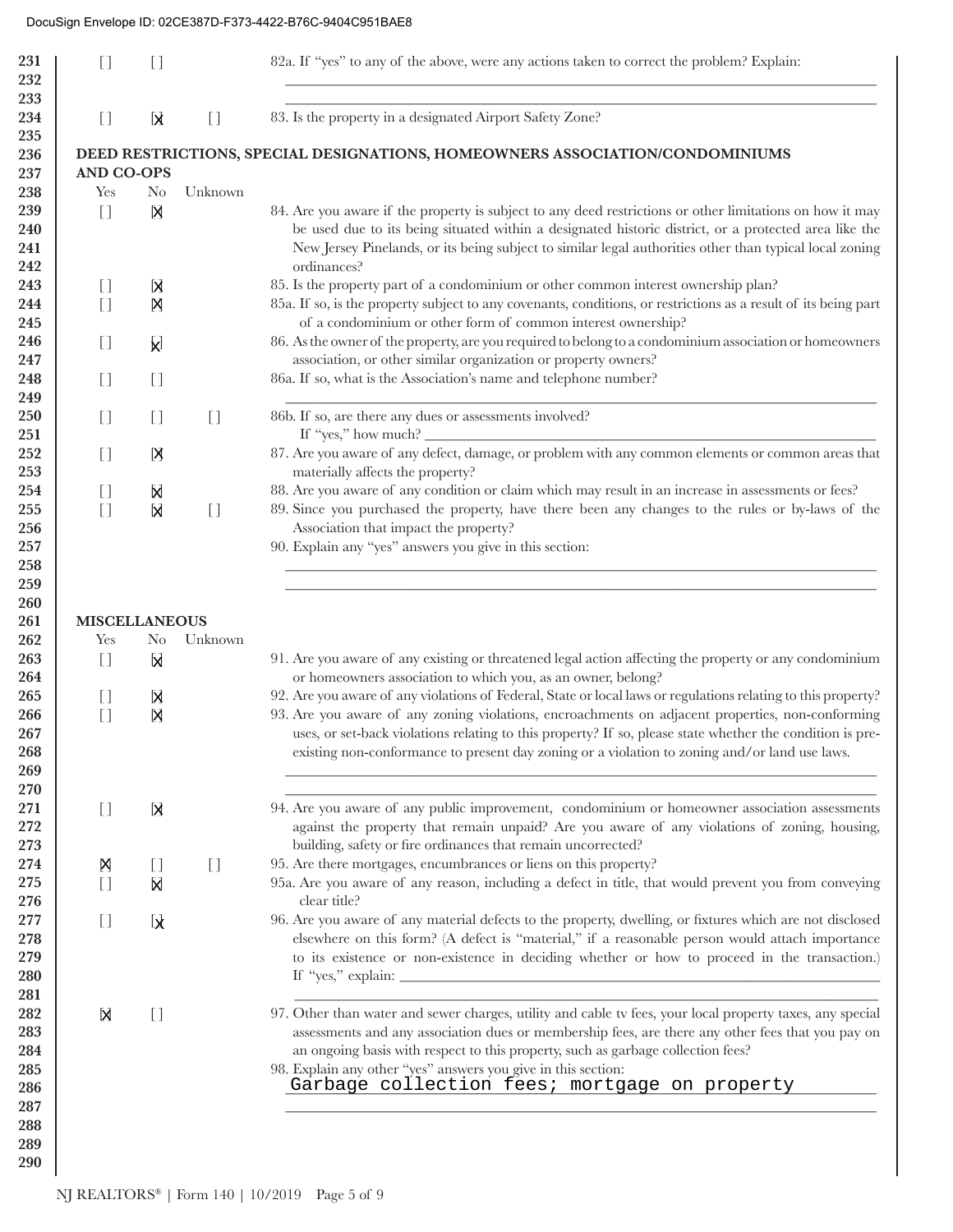| 291 | <b>RADON GAS</b> Instructions to Owners                                                                                                      |                                     |                                        |                                   |                                                                                                                                             |  |  |  |
|-----|----------------------------------------------------------------------------------------------------------------------------------------------|-------------------------------------|----------------------------------------|-----------------------------------|---------------------------------------------------------------------------------------------------------------------------------------------|--|--|--|
| 292 |                                                                                                                                              |                                     |                                        |                                   | By law (N.J.S.A. 26:2D-73), a property owner who has had his or her property tested or treated for radon gas may require that information   |  |  |  |
| 293 | about such testing and treatment be kept confidential until the time that the owner and a buyer enter into a contract of sale, at which time |                                     |                                        |                                   |                                                                                                                                             |  |  |  |
| 294 | a copy of the test results and evidence of any subsequent mitigation or treatment shall be provided to the buyer. The law also provides that |                                     |                                        |                                   |                                                                                                                                             |  |  |  |
| 295 |                                                                                                                                              |                                     |                                        |                                   | owners may waive, in writing, this right of confidentiality. As the owner(s) of this property, do you wish to waive this right?             |  |  |  |
| 296 | Yes<br>N <sub>0</sub>                                                                                                                        |                                     |                                        |                                   |                                                                                                                                             |  |  |  |
| 297 |                                                                                                                                              | N                                   | WPH                                    |                                   | BHH                                                                                                                                         |  |  |  |
| 298 | $[ \ ]$                                                                                                                                      |                                     |                                        | (Initials)                        | (Initials)                                                                                                                                  |  |  |  |
| 299 |                                                                                                                                              |                                     |                                        |                                   |                                                                                                                                             |  |  |  |
|     |                                                                                                                                              |                                     |                                        |                                   | If you responded "yes," answer the following questions. If you responded "no," proceed to the next section.                                 |  |  |  |
| 300 |                                                                                                                                              |                                     |                                        |                                   |                                                                                                                                             |  |  |  |
| 301 |                                                                                                                                              |                                     |                                        |                                   |                                                                                                                                             |  |  |  |
| 302 | Yes                                                                                                                                          | N <sub>0</sub>                      | Unknown                                |                                   |                                                                                                                                             |  |  |  |
| 303 | $\begin{bmatrix} 1 \end{bmatrix}$                                                                                                            | 冈                                   |                                        |                                   | 99. Are you aware if the property has been tested for radon gas? (Attach a copy of each test report if                                      |  |  |  |
| 304 |                                                                                                                                              |                                     |                                        |                                   | available.)                                                                                                                                 |  |  |  |
| 305 | $[ \ ]$                                                                                                                                      | N                                   |                                        |                                   | 100. Are you aware if the property has been treated in an effort to mitigate the presence of radon gas?                                     |  |  |  |
| 306 |                                                                                                                                              |                                     |                                        |                                   | (If "yes," attach a copy of any evidence of such mitigation or treatment.)                                                                  |  |  |  |
| 307 | $[ \ ]$                                                                                                                                      | X                                   |                                        |                                   | 101. Is radon remediation equipment now present in the property?                                                                            |  |  |  |
| 308 | $[$                                                                                                                                          | $\begin{bmatrix} 1 \end{bmatrix}$   |                                        |                                   | 101a. If "yes," is such equipment in good working order?                                                                                    |  |  |  |
| 309 |                                                                                                                                              |                                     |                                        |                                   |                                                                                                                                             |  |  |  |
| 310 |                                                                                                                                              |                                     |                                        |                                   |                                                                                                                                             |  |  |  |
| 311 |                                                                                                                                              |                                     | MAJOR APPLIANCES AND OTHER ITEMS       |                                   |                                                                                                                                             |  |  |  |
| 312 |                                                                                                                                              |                                     |                                        |                                   | The terms of any final contract executed by the seller shall be controlling as to what appliances or other items, if any, shall be included |  |  |  |
| 313 |                                                                                                                                              |                                     |                                        |                                   | in the sale of the property. Which of the following items are present in the property? (For items that are not present, indicate "not       |  |  |  |
| 314 | applicable.")                                                                                                                                |                                     |                                        |                                   |                                                                                                                                             |  |  |  |
|     |                                                                                                                                              |                                     |                                        |                                   |                                                                                                                                             |  |  |  |
| 315 |                                                                                                                                              |                                     |                                        |                                   |                                                                                                                                             |  |  |  |
| 316 | Yes                                                                                                                                          | N <sub>o</sub>                      | Unknown                                | N/A                               |                                                                                                                                             |  |  |  |
| 317 | Ŋ                                                                                                                                            | $\begin{bmatrix} 1 \end{bmatrix}$   |                                        | $\begin{bmatrix} 1 \end{bmatrix}$ | 102. Electric Garage Door Opener                                                                                                            |  |  |  |
| 318 | kļ                                                                                                                                           | $[ \ ]$                             |                                        | $[$                               | 102a. If "yes," are they reversible? Number of Transmitters $\frac{3}{2}$                                                                   |  |  |  |
| 319 | 冈                                                                                                                                            | $[ \ ]$                             | $\begin{array}{c} \square \end{array}$ | $\lceil$                          | 103. Smoke Detectors<br>Multiple                                                                                                            |  |  |  |
| 320 |                                                                                                                                              |                                     |                                        |                                   | $\Box$ Battery $\boxtimes$ Electric $\Box$ Both How many                                                                                    |  |  |  |
| 321 |                                                                                                                                              |                                     |                                        |                                   | <sup>2</sup> Carbon Monoxide Detectors How many <b>Multiple</b>                                                                             |  |  |  |
| 322 |                                                                                                                                              |                                     |                                        |                                   | Throughout house<br>Location                                                                                                                |  |  |  |
| 323 | $[ \ ]$                                                                                                                                      | X                                   |                                        | $\Box$                            | 104. With regard to the above items, are you aware that any item is not in working order?                                                   |  |  |  |
| 324 |                                                                                                                                              |                                     |                                        |                                   | 104a. If "yes," identify each item that is not in working order or defective and explain the nature                                         |  |  |  |
| 325 |                                                                                                                                              |                                     |                                        |                                   |                                                                                                                                             |  |  |  |
| 326 |                                                                                                                                              |                                     |                                        |                                   |                                                                                                                                             |  |  |  |
| 327 |                                                                                                                                              |                                     |                                        |                                   |                                                                                                                                             |  |  |  |
| 328 | $\begin{bmatrix} 1 \end{bmatrix}$                                                                                                            | X                                   |                                        | $[ \ ]$                           | 105. □ In-ground pool □ Above-ground pool □ Pool Heater □ Spa/Hot Tub                                                                       |  |  |  |
| 329 | $[ \ ]$                                                                                                                                      | $\left[\!\left[ \ \right]\!\right]$ | $[$                                    | X                                 | 105a. Were proper permits and approvals obtained?                                                                                           |  |  |  |
| 330 | $[ \ ]$                                                                                                                                      | $\left[\!\left[ \right]\!\right]$   |                                        | X                                 | 105b. Are you aware of any leaks or other defects with the filter or the walls or other structural or                                       |  |  |  |
| 331 |                                                                                                                                              |                                     |                                        |                                   | mechanical components of the pool or spa/hot tub?                                                                                           |  |  |  |
| 332 | $[ \ ]$                                                                                                                                      | $[ \ ]$                             |                                        |                                   | 105c. If an in-ground pool, are you aware of any water seeping behind the walls of the pool?                                                |  |  |  |
| 333 |                                                                                                                                              |                                     |                                        | Ы                                 | 106. Indicate which of the following may be included in the sale? (Indicate Y for yes N for no.)                                            |  |  |  |
| 334 |                                                                                                                                              |                                     |                                        |                                   | [Y] Refrigerator                                                                                                                            |  |  |  |
|     |                                                                                                                                              |                                     |                                        |                                   |                                                                                                                                             |  |  |  |
| 335 |                                                                                                                                              |                                     |                                        |                                   | $[Y]$ Range                                                                                                                                 |  |  |  |
| 336 |                                                                                                                                              |                                     |                                        |                                   | [Y] Microwave Oven                                                                                                                          |  |  |  |
| 337 |                                                                                                                                              |                                     |                                        |                                   | $[Y]$ Dishwasher                                                                                                                            |  |  |  |
| 338 |                                                                                                                                              |                                     |                                        |                                   | $[N]$ Trash Compactor                                                                                                                       |  |  |  |
| 339 |                                                                                                                                              |                                     |                                        |                                   | [Y] Garbage Disposal                                                                                                                        |  |  |  |
| 340 |                                                                                                                                              |                                     |                                        |                                   | [Y] In-Ground Sprinkler System                                                                                                              |  |  |  |
| 341 |                                                                                                                                              |                                     |                                        |                                   | [Y] Central Vacuum System                                                                                                                   |  |  |  |
| 342 |                                                                                                                                              |                                     |                                        |                                   | [Y] Security System                                                                                                                         |  |  |  |
| 343 |                                                                                                                                              |                                     |                                        |                                   | $N$ ] Washer                                                                                                                                |  |  |  |
| 344 |                                                                                                                                              |                                     |                                        |                                   | $[N]$ Dryer                                                                                                                                 |  |  |  |
| 345 |                                                                                                                                              |                                     |                                        |                                   | $[N]$ Intercom                                                                                                                              |  |  |  |
| 346 |                                                                                                                                              |                                     |                                        |                                   | $\lceil$   Other                                                                                                                            |  |  |  |
| 347 | [X                                                                                                                                           | $[ \ ]$                             | $\begin{bmatrix} 1 \end{bmatrix}$      |                                   | 107. Of those that may be included, is each in working order?                                                                               |  |  |  |
| 348 |                                                                                                                                              |                                     |                                        |                                   | If "no," identify each item not in working order, explain the nature of the problem:                                                        |  |  |  |
| 349 |                                                                                                                                              |                                     |                                        |                                   |                                                                                                                                             |  |  |  |
| 350 |                                                                                                                                              |                                     |                                        |                                   |                                                                                                                                             |  |  |  |
|     |                                                                                                                                              |                                     |                                        |                                   |                                                                                                                                             |  |  |  |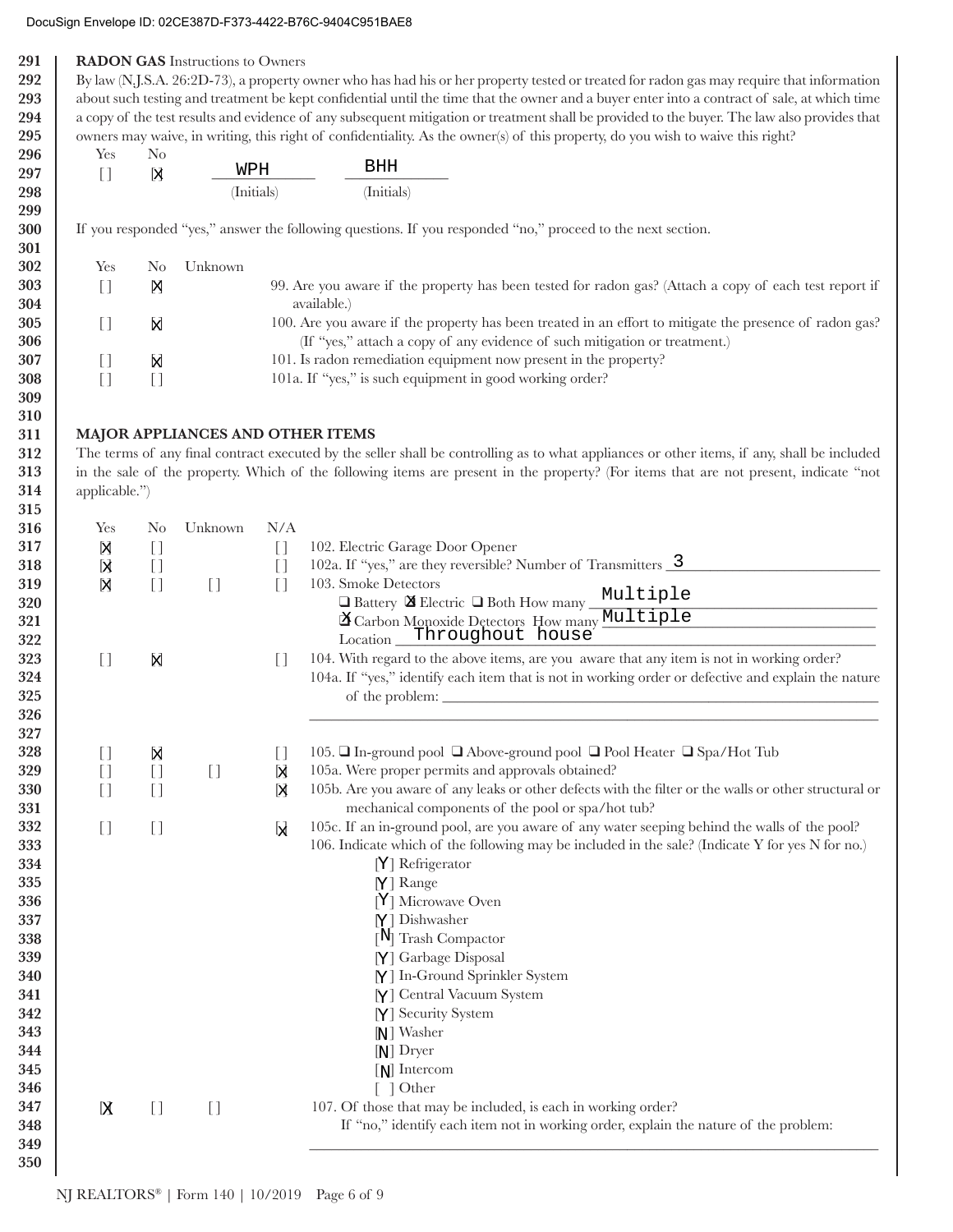#### **351 352 SOLAR PANEL SYSTEMS**

**353 354 355** By completing this section, Seller is acknowledging that the Property is serviced by a Solar Panel System, which means a system of solar panels designed to absorb the sunlight as a source of energy for generating electricity or heating, any and all inverters, net meter, wiring, roof supports and any other equipment pertaining to the Solar Panels (collectively, the "Solar Panel System"). This information may be used, among other purposes, to prepare a Solar Panel Addendum to be affixed to and made a part of a contract of sale for the Property.

| Unknown                                  |                                                                                                                                                                                                                                                                                                                       |
|------------------------------------------|-----------------------------------------------------------------------------------------------------------------------------------------------------------------------------------------------------------------------------------------------------------------------------------------------------------------------|
| $[ \ ]$                                  | 108. When was the Solar Panel System Installed?                                                                                                                                                                                                                                                                       |
|                                          | 109. Are SRECs available from the Solar Panel System?                                                                                                                                                                                                                                                                 |
|                                          | 109a. If SRECs are available, when will the SRECs expire? _______________________                                                                                                                                                                                                                                     |
|                                          | 110. Is there any storage capacity on your Property for the Solar Panel System?                                                                                                                                                                                                                                       |
|                                          | 111. Are you aware of any defects in or damage to any component of the Solar Panel System? If yes,                                                                                                                                                                                                                    |
|                                          |                                                                                                                                                                                                                                                                                                                       |
|                                          | 112. Choose one of the following three options:                                                                                                                                                                                                                                                                       |
|                                          | 112a. The Solar Panel System is financed under a power purchase agreement or other type of financing<br>arrangement which requires me/us to make periodic payments to a Solar Panel System provider<br>in order to acquire ownership of the Solar Panel System ("PPA")? If yes, proceed to <b>Section A</b><br>below. |
|                                          | 112b. The Solar Panel System is the subject of a lease agreement. If yes, proceed to <b>Section B</b> below.                                                                                                                                                                                                          |
|                                          | 112c. I/we own the Solar Panel System outright. If yes, you do not have to answer any further questions.                                                                                                                                                                                                              |
|                                          | SECTION A - THE SOLAR PANEL SYSTEM IS SUBJECT TO A PPA                                                                                                                                                                                                                                                                |
| $\begin{array}{c} \square \end{array}$   | 113. What is the current periodic payment amount? \$                                                                                                                                                                                                                                                                  |
| $[ \ ]$<br>$[ \ ]$                       | 114. What is the frequency of the periodic payments (check one)? ■ Monthly ■ Quarterly<br>115. What is the expiration date of the PPA, which is when you will become the owner of the Solar Panel                                                                                                                     |
|                                          |                                                                                                                                                                                                                                                                                                                       |
|                                          | 116. Is there a balloon payment that will become due on or before the PPA Expiration Date?                                                                                                                                                                                                                            |
|                                          | 117. If there is a balloon payment, what is the amount? \$                                                                                                                                                                                                                                                            |
|                                          | 118. Choose one of the following three options:                                                                                                                                                                                                                                                                       |
|                                          | 118a. Buyer will assume my/our obligations under the PPA at Closing.                                                                                                                                                                                                                                                  |
|                                          | 118b. I/we will pay off or otherwise obtain cancellation of the PPA as of the Closing so that the Solar                                                                                                                                                                                                               |
|                                          | Panel System can be included in the sale free and clear.                                                                                                                                                                                                                                                              |
|                                          | 118c. I/we will remove the Solar Panel System from the Property and pay off or otherwise obtain<br>cancellation of the PPA as of the Closing.                                                                                                                                                                         |
|                                          |                                                                                                                                                                                                                                                                                                                       |
|                                          | SECTION B - THE SOLAR PANEL SYSTEM IS SUBJECT TO A LEASE                                                                                                                                                                                                                                                              |
| $\begin{array}{c} \square \end{array}$   | 119. What is the current periodic lease payment amount? \$                                                                                                                                                                                                                                                            |
| $[$                                      | 120. What is the frequency of the periodic lease payments (check one)? $\Box$ Monthly $\Box$ Quarterly<br>121. What is the expiration date of the lease?                                                                                                                                                              |
|                                          | 122. Choose one of the following two options:                                                                                                                                                                                                                                                                         |
|                                          | 122a. Buyer will assume our obligations under the lease at Closing.                                                                                                                                                                                                                                                   |
|                                          | 122b. I/we will obtain an early termination of the lease and will remove the Solar Panel System prior to                                                                                                                                                                                                              |
|                                          |                                                                                                                                                                                                                                                                                                                       |
| $[ \ ]$<br>$[ \ ]$<br>$[ \ ]$<br>$[ \ ]$ | $[ \ ]$<br>$[ \ ]$<br>$\begin{bmatrix} 1 \end{bmatrix}$<br>$[ \ ]$<br>$\begin{array}{c} \square \end{array}$                                                                                                                                                                                                          |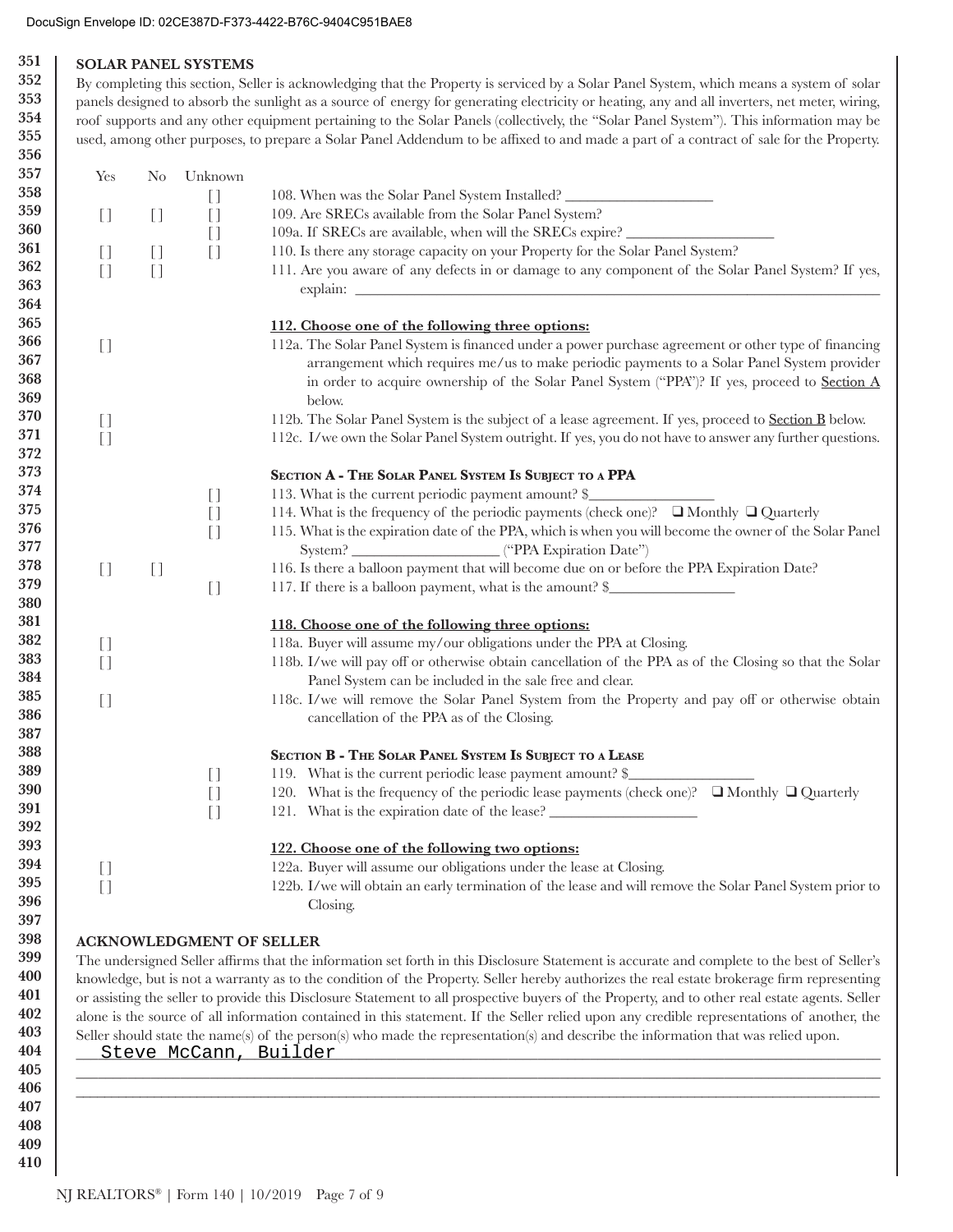| H. Harper<br>/s/ Bryan                                                                                        | 2/16/2021                                                                                                                                                                                                                                                                                                                                                                                                                                                                                                                                                                                                                                                                                                                                                                                                                                                                                                                                                                                                                                                                                                                                                                                                                                                                                                      |
|---------------------------------------------------------------------------------------------------------------|----------------------------------------------------------------------------------------------------------------------------------------------------------------------------------------------------------------------------------------------------------------------------------------------------------------------------------------------------------------------------------------------------------------------------------------------------------------------------------------------------------------------------------------------------------------------------------------------------------------------------------------------------------------------------------------------------------------------------------------------------------------------------------------------------------------------------------------------------------------------------------------------------------------------------------------------------------------------------------------------------------------------------------------------------------------------------------------------------------------------------------------------------------------------------------------------------------------------------------------------------------------------------------------------------------------|
| <b>SELLER</b>                                                                                                 | <b>DATE</b>                                                                                                                                                                                                                                                                                                                                                                                                                                                                                                                                                                                                                                                                                                                                                                                                                                                                                                                                                                                                                                                                                                                                                                                                                                                                                                    |
| /s/ Wendy P. Harper                                                                                           | 2/16/2021                                                                                                                                                                                                                                                                                                                                                                                                                                                                                                                                                                                                                                                                                                                                                                                                                                                                                                                                                                                                                                                                                                                                                                                                                                                                                                      |
| <b>SELLER</b>                                                                                                 | <b>DATE</b>                                                                                                                                                                                                                                                                                                                                                                                                                                                                                                                                                                                                                                                                                                                                                                                                                                                                                                                                                                                                                                                                                                                                                                                                                                                                                                    |
| <b>SELLER</b>                                                                                                 | <b>DATE</b>                                                                                                                                                                                                                                                                                                                                                                                                                                                                                                                                                                                                                                                                                                                                                                                                                                                                                                                                                                                                                                                                                                                                                                                                                                                                                                    |
| <b>SELLER</b>                                                                                                 | <b>DATE</b>                                                                                                                                                                                                                                                                                                                                                                                                                                                                                                                                                                                                                                                                                                                                                                                                                                                                                                                                                                                                                                                                                                                                                                                                                                                                                                    |
| EXECUTOR, ADMINISTRATOR, TRUSTEE<br>Statement.                                                                | (If applicable) The undersigned has never occupied the property and lacks the personal knowledge necessary to complete this Disclosure                                                                                                                                                                                                                                                                                                                                                                                                                                                                                                                                                                                                                                                                                                                                                                                                                                                                                                                                                                                                                                                                                                                                                                         |
|                                                                                                               | <b>DATE</b>                                                                                                                                                                                                                                                                                                                                                                                                                                                                                                                                                                                                                                                                                                                                                                                                                                                                                                                                                                                                                                                                                                                                                                                                                                                                                                    |
|                                                                                                               |                                                                                                                                                                                                                                                                                                                                                                                                                                                                                                                                                                                                                                                                                                                                                                                                                                                                                                                                                                                                                                                                                                                                                                                                                                                                                                                |
|                                                                                                               | <b>DATE</b>                                                                                                                                                                                                                                                                                                                                                                                                                                                                                                                                                                                                                                                                                                                                                                                                                                                                                                                                                                                                                                                                                                                                                                                                                                                                                                    |
| RECEIPT AND ACKNOWLEDGMENT BY PROSPECTIVE BUYER<br>home inspection as performed by a licensed home inspector. | The undersigned Prospective Buyer acknowledges receipt of this Disclosure Statement prior to signing a Contract of Sale pertaining to<br>this Property. Prospective Buyer acknowledges that this Disclosure Statement is not a warranty by Seller and that it is Prospective Buyer's<br>responsibility to satisfy himself or herself as to the condition of the Property. Prospective Buyer acknowledges that the Property may be<br>inspected by qualified professionals, at Prospective Buyer's expense, to determine the actual condition of the Property. Prospective Buyer<br>further acknowledges that this form is intended to provide information relating to the condition of the land, structures, major systems and<br>amenities, if any, included in the sale. This form does not address local conditions which may affect a purchaser's use and enjoyment of<br>the property such as noise, odors, traffic volume, etc. Prospective Buyer acknowledges that they may independently investigate such local<br>conditions before entering into a binding contract to purchase the property. Prospective Buyer acknowledges that he or she understands<br>that the visual inspection performed by the Seller's real estate broker/broker-salesperson/salesperson does not constitute a professional |
| PROSPECTIVE BUYER                                                                                             | <b>DATE</b>                                                                                                                                                                                                                                                                                                                                                                                                                                                                                                                                                                                                                                                                                                                                                                                                                                                                                                                                                                                                                                                                                                                                                                                                                                                                                                    |
| PROSPECTIVE BUYER                                                                                             | <b>DATE</b>                                                                                                                                                                                                                                                                                                                                                                                                                                                                                                                                                                                                                                                                                                                                                                                                                                                                                                                                                                                                                                                                                                                                                                                                                                                                                                    |
| PROSPECTIVE BUYER                                                                                             | DATE                                                                                                                                                                                                                                                                                                                                                                                                                                                                                                                                                                                                                                                                                                                                                                                                                                                                                                                                                                                                                                                                                                                                                                                                                                                                                                           |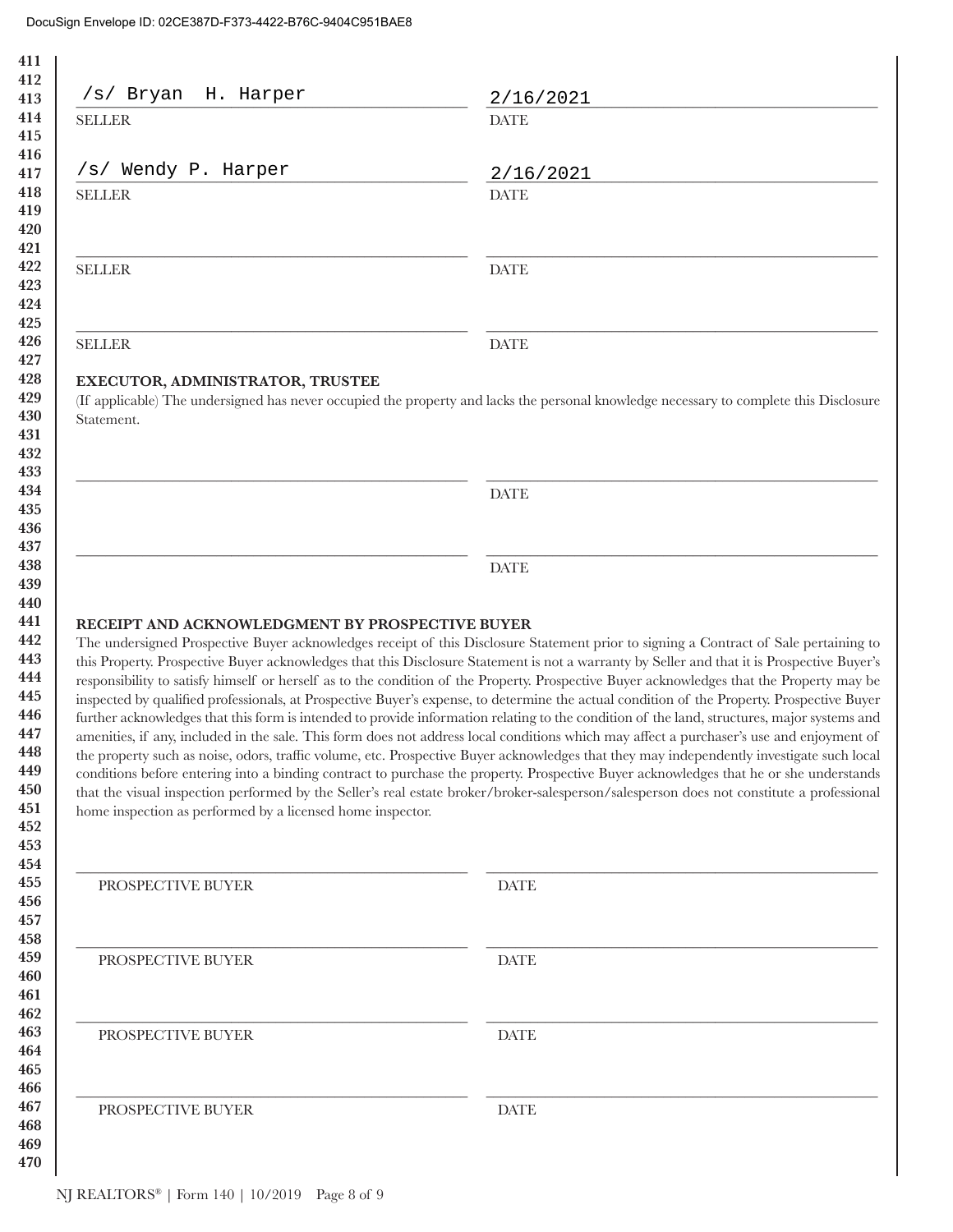| 471        | ACKNOWLEDGMENT OF REAL ESTATE BROKER/BROKER-SALESPERSON/SALESPERSON              |                                                                                                                                                |
|------------|----------------------------------------------------------------------------------|------------------------------------------------------------------------------------------------------------------------------------------------|
| 472        |                                                                                  | The undersigned Seller's real estate broker/broker-salesperson/salesperson acknowledges receipt of the Property Disclosure Statement           |
| 473<br>474 | form and that the information contained in the form was provided by the Seller.  | The Seller's real estate broker/broker-salesperson/salesperson also confirms that he or she visually inspected the property with reasonable    |
| 475        |                                                                                  | diligence to ascertain the accuracy of the information disclosed by the seller, prior to providing a copy of the property disclosure statement |
| 476        | to the buyer.                                                                    |                                                                                                                                                |
| 477        |                                                                                  | The Prospective Buyer's real estate broker/broker-salesperson/salesperson also acknowledges receipt of the Property Disclosure Statement       |
| 478        | form for the purpose of providing it to the Prospective Buyer.<br>DocuSigned by: |                                                                                                                                                |
| 479        | Sue adler                                                                        |                                                                                                                                                |
| 480<br>481 | SELLER'S REAL ESTATE BROKER/                                                     | <b>DATE</b>                                                                                                                                    |
| 482        | BROKER-SALESPERSON/SALESPERSON:                                                  |                                                                                                                                                |
| 483        |                                                                                  |                                                                                                                                                |
| 484        |                                                                                  |                                                                                                                                                |
| 485        |                                                                                  |                                                                                                                                                |
| 486        | PROSPECTIVE BUYER'S REAL ESTATE BROKER/                                          | <b>DATE</b>                                                                                                                                    |
| 487        | BROKER-SALESPERSON/SALESPERSON:                                                  |                                                                                                                                                |
| 488        |                                                                                  |                                                                                                                                                |
| 489        |                                                                                  |                                                                                                                                                |
| 490        |                                                                                  |                                                                                                                                                |
| 491<br>492 |                                                                                  |                                                                                                                                                |
| 493        |                                                                                  |                                                                                                                                                |
| 494        |                                                                                  |                                                                                                                                                |
| 495        |                                                                                  |                                                                                                                                                |
| 496        |                                                                                  |                                                                                                                                                |
| 497        |                                                                                  |                                                                                                                                                |
| 498        |                                                                                  |                                                                                                                                                |
| 499        |                                                                                  |                                                                                                                                                |
| 500        |                                                                                  |                                                                                                                                                |
| 501        |                                                                                  |                                                                                                                                                |
| 502<br>503 |                                                                                  |                                                                                                                                                |
| 504        |                                                                                  |                                                                                                                                                |
| 505        |                                                                                  |                                                                                                                                                |
| 506        |                                                                                  |                                                                                                                                                |
| 507        |                                                                                  |                                                                                                                                                |
| 508        |                                                                                  |                                                                                                                                                |
| 509        |                                                                                  |                                                                                                                                                |
| 510        |                                                                                  |                                                                                                                                                |
| 511        |                                                                                  |                                                                                                                                                |
| 512<br>513 |                                                                                  |                                                                                                                                                |
| 514        |                                                                                  |                                                                                                                                                |
| 515        |                                                                                  |                                                                                                                                                |
| 516        |                                                                                  |                                                                                                                                                |
| 517        |                                                                                  |                                                                                                                                                |
| 518        |                                                                                  |                                                                                                                                                |
| 519        |                                                                                  |                                                                                                                                                |
| 520        |                                                                                  |                                                                                                                                                |
| 521        |                                                                                  |                                                                                                                                                |
| 522<br>523 |                                                                                  |                                                                                                                                                |
| 524        |                                                                                  |                                                                                                                                                |
| 525        |                                                                                  |                                                                                                                                                |
| 526        |                                                                                  |                                                                                                                                                |
| 527        |                                                                                  |                                                                                                                                                |
| 528        |                                                                                  |                                                                                                                                                |
| 529        |                                                                                  |                                                                                                                                                |
| 530        |                                                                                  |                                                                                                                                                |